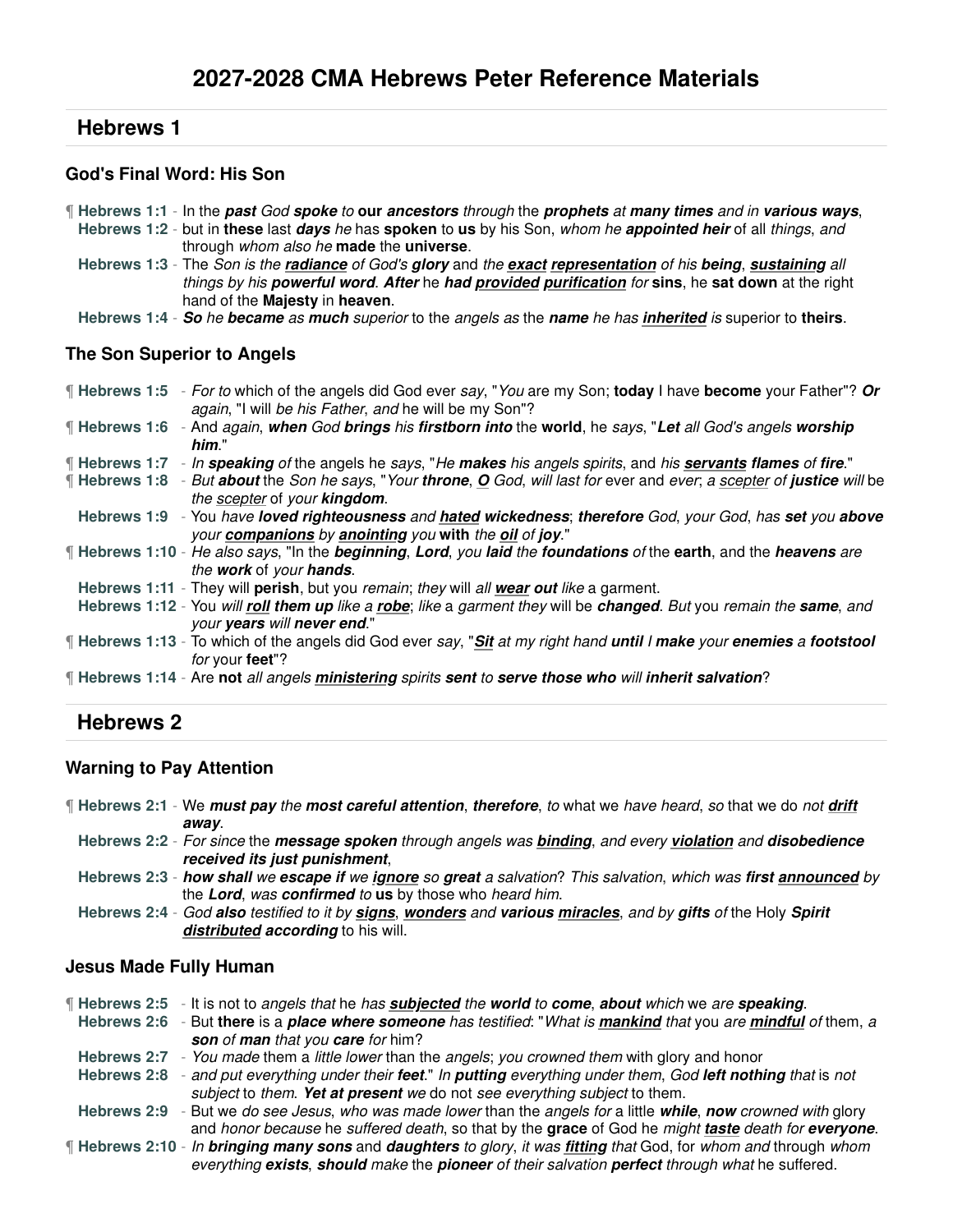**Hebrews 2:11** - **Both** the **one** who **makes** people holy and those who are made holy are of the **same family**. So Jesus is not **ashamed** to **call** them brothers and sisters.

**Hebrews 2:12** - He says, "I will **declare** your **name** to my brothers and sisters; in the **assembly** I will **sing** your **praises**."

¶ **Hebrews 2:13** - And again, "I will put my **trust** in him." And again he says, "**Here am** I, and the children God has **given me**."

¶ **Hebrews 2:14** - Since the children have **flesh** and **blood**, he **too shared** in their **humanity** so that by his death he might **break** the power of him who **holds** the power of death--that is, the devil--

**Hebrews 2:15** - and **free** those who **all** their **lives were held** in **slavery** by their **fear** of death.

**Hebrews 2:16** - For **surely** it is not angels he **helps**, but **Abraham's descendants**.

**Hebrews 2:17** - For this **reason** he **had** to **be** made **like** them, **fully human** in every **way**, in **order** that he might **become** a **merciful** and **faithful high priest** in **service** to God, and that he might make **atonement** for the **sins** of the people.

**Hebrews 2:18** - Because he **himself** suffered **when** he was tempted, he is **able** to **help** those who are **being** tempted.

# **Hebrews 3**

#### **Jesus Greater Than Moses**

| If Hebrews 3:1 - Therefore, holy brothers and sisters, who share in the heavenly calling, fix your thoughts on Jesus, |  |                                                                           |  |  |  |
|-----------------------------------------------------------------------------------------------------------------------|--|---------------------------------------------------------------------------|--|--|--|
|                                                                                                                       |  | whom we <b>acknowledge</b> as our <b>apostle</b> and <b>high priest</b> . |  |  |  |

**Hebrews 3:2** - He was faithful to the one who **appointed him**, just as Moses was faithful in all God's house.

- **Hebrews 3:3** Jesus has been **found worthy** of greater honor than Moses, just as the builder of a house has greater honor than the house **itself**.
- **Hebrews 3:4** For **every** house is **built** by **someone**, but God is the builder of **everything**.
- **Hebrews 3:5** "Moses was faithful as a **servant** in all God's house," **bearing witness** to what would be **spoken** by God in the **future**.
- **Hebrews 3:6** But Christ is faithful as the **Son over** God's house. And we are his house, if indeed we hold firmly to our **confidence** and the **hope** in **which** we **glory**.

#### **Warning Against Unbelief**

| <b>Hebrews 3:7</b> - So, as the Holy <b>Spirit says:</b> "Today, if you hear his voice,<br>Hebrews 3:8 - do not harden your hearts as you did in the rebellion, during the time of testing in the wilderness,<br>Hebrews 3:9 - where your ancestors tested and tried me, though for forty years they saw what I did. |
|----------------------------------------------------------------------------------------------------------------------------------------------------------------------------------------------------------------------------------------------------------------------------------------------------------------------|
| Hebrews 3:10 - That is why I was angry with that generation; I said, 'Their hearts are always going astray, and they<br>have not known my ways.'                                                                                                                                                                     |
| Hebrews 3:11 - So I declared on oath in my anger, 'They shall never enter my rest.'"                                                                                                                                                                                                                                 |
| If Hebrews 3:12 - See to it, brothers and sisters, that none of you has a sinful, unbelieving heart that turns away from<br>the <b>living</b> God.                                                                                                                                                                   |
| Hebrews 3:13 - But <i>encourage</i> one another <i>daily</i> , as long as it is called "Today," so that none of you may be                                                                                                                                                                                           |
| hardened by sin's deceitfulness.                                                                                                                                                                                                                                                                                     |
| Hebrews 3:14 - We have come to share in <i>Christ, if</i> indeed we <i>hold our original conviction firmly</i> to the very end.                                                                                                                                                                                      |
| Hebrews 3:15 - As has just been said: "Today, if you hear his voice, do not harden your hearts as you did in the<br>rebellion."                                                                                                                                                                                      |
| [Hebrews 3:16 - Who were they who heard and rebelled? Were they not all those Moses led out of Egypt?                                                                                                                                                                                                                |
| Hebrews 3:17 - And with whom was he angry for forty years? Was it not with those who sinned, whose bodies<br><b>perished</b> in the wilderness?                                                                                                                                                                      |
| Hebrews 3:18 - And to whom did God swear that they would never enter his rest if not to those who disobeyed?<br>Hebrews 3:19 - So we see that they were not able to enter, because of their unbelief.                                                                                                                |

# **Hebrews 4**

#### **A Sabbath-Rest for the People of God**

¶ **Hebrews 4:1** - Therefore, since the **promise** of **entering** his rest still **stands**, let us be **careful** that **none** of you be **found** to have **fallen short** of it.

**Hebrews 4:2** - For we also have had the good news proclaimed to us, just as they did; but the **message** they **heard was** of no **value** to them, because they did not **share** the faith of those who **obeyed**.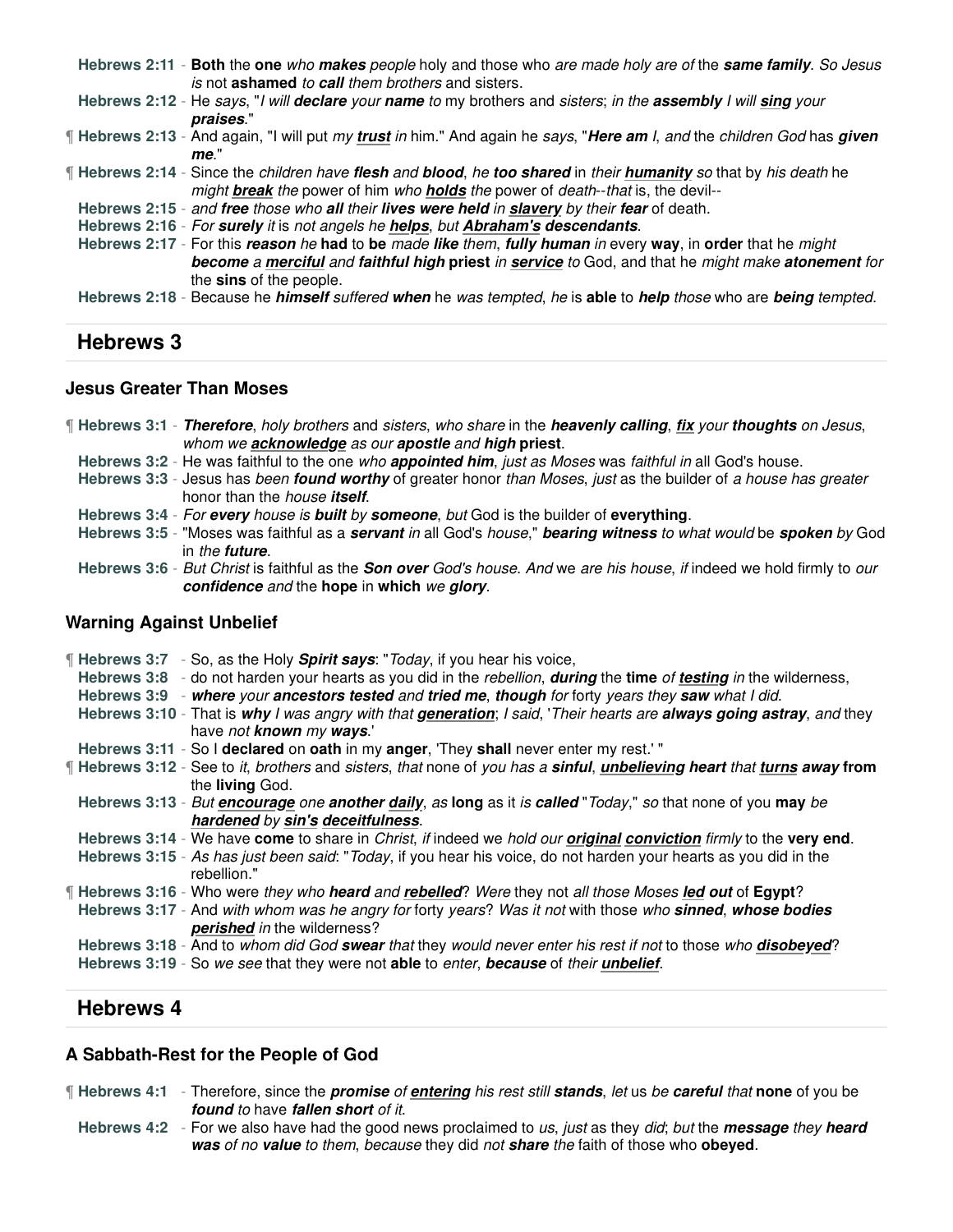| Hebrews 4:3 - Now we who have believed enter that rest, just as God has said, "So I declared on oath in my anger,<br>They shall never enter my rest." And yet his works have been finished since the creation of the world. |
|-----------------------------------------------------------------------------------------------------------------------------------------------------------------------------------------------------------------------------|
| Hebrews 4:4 - For somewhere he has spoken about the seventh day in these words: "On the seventh day God<br>rested from all his works."                                                                                      |
| Hebrews 4:5 - And again in the passage above he says, "They shall never enter my rest."                                                                                                                                     |
| If Hebrews 4:6 - Therefore since it still remains for some to enter that rest, and since those who formerly had the good<br>news proclaimed to them did not go in because of their disobedience,                            |
| Hebrews 4:7 - God again set a certain day, calling it "Today." This he did when a long time later he spoke through<br>David, as in the passage already quoted: "Today, if you hear his voice, do not harden your hearts."   |
| If Hebrews 4:8 - For if Joshua had given them rest, God would not have spoken later about another day.                                                                                                                      |
| Hebrews 4:9 - There remains, then, a Sabbath-rest for the people of God;                                                                                                                                                    |
| Hebrews 4:10 - for anyone who enters God's rest also rests from their works, just as God did from his.                                                                                                                      |
| Hebrews 4:11 - Let us, therefore, make every effort to enter that rest, so that no one will perish by following their<br>example of disobedience.                                                                           |
| If Hebrews 4:12 - For the word of God is alive and active. Sharper than any double-edged sword, it penetrates even                                                                                                          |
| to dividing soul and spirit, joints and marrow; it judges the thoughts and attitudes of the heart.                                                                                                                          |
| Hebrews 4:13 - Nothing in all creation is hidden from God's sight. Everything is uncovered and laid bare before the                                                                                                         |
| eyes of him to whom we must give account.                                                                                                                                                                                   |

#### **Jesus the Great High Priest**

- ¶ **Hebrews 4:14** Therefore, since we have a **great** high priest who has **ascended into heaven**, **Jesus** the **Son** of God, let us **hold firmly** to the faith we **profess**.
	- **Hebrews 4:15** For we do not have a high priest who is **unable** to **empathize** with our **weaknesses**, but we have one who has been **tempted** in every **way**, just as we **are**--yet he did not **sin**.
	- **Hebrews 4:16** Let us then **approach** God's **throne** of grace with **confidence**, so that we **may receive mercy** and **find** grace to **help** us in our time of **need**.

# **Hebrews 5**

| <b>Hebrews 5:1</b> - Every high priest is <b>selected</b> from <b>among</b> the people and is <b>appointed</b> to represent the people in                                     |
|-------------------------------------------------------------------------------------------------------------------------------------------------------------------------------|
| matters related to God, to offer gifts and sacrifices for sins.                                                                                                               |
| Hebrews 5:2 - He is able to deal gently with those who are ignorant and are going astray, since he himself is                                                                 |
| subject to weakness.                                                                                                                                                          |
| Hebrews 5:3 - This is why he has to offer sacrifices for his own sins, as well as for the sins of the people.                                                                 |
| Hebrews 5:4 - And no one takes this honor on himself, but he receives it when called by God, just as Aaron was.                                                               |
| Hebrews 5:5 - In the same way, Christ did not take on himself the glory of becoming a high priest. But God said to<br>him, "You are my Son; today I have become your Father." |
| "Hebrews 5:6 - And he says in another place, "You are a priest forever, in the order of Melchizedek."                                                                         |
| <b>Hebrews 5:7</b> - During the days of Jesus' life on earth, he offered up prayers and petitions with fervent cries and                                                      |
| tears to the one who could save him from death, and he was heard because of his reverent<br>submission.                                                                       |
| Hebrews 5:8 - Son though he was, he learned obedience from what he suffered                                                                                                   |
| Hebrews 5:9 - and, once made perfect, he became the source of eternal salvation for all who obey him                                                                          |
| Hebrews 5:10 - and was <b>designated</b> by God to be high priest in the order of Melchizedek.                                                                                |
| <b>Warning Against Falling Away</b>                                                                                                                                           |
| If Hebrews 5:11 - We have much to say about this, but it is hard to make it clear to you because you no longer try to<br>understand.                                          |
| Hebrews 5:12 - In fact, though by this time you ought to be teachers, you need someone to teach you the                                                                       |
| elementary truths of God's word all over again. You need milk, not solid food!                                                                                                |
| Hobrows 5:12. Anyone who lives an milk hoing still an infant is not acquainted with the teaching about                                                                        |

- **Hebrews 5:13 Anyone** who **lives** on milk, **being still an infant**, is not **acquainted** with the **teaching** about **righteousness**.
- **Hebrews 5:14** But solid food is for the **mature**, who by **constant use** have **trained themselves** to **distinguish good** from **evil**.

#### **Hebrews 6**

¶ **Hebrews 6:1** - **Therefore let** us **move beyond** the **elementary teachings** about **Christ** and be **taken forward** to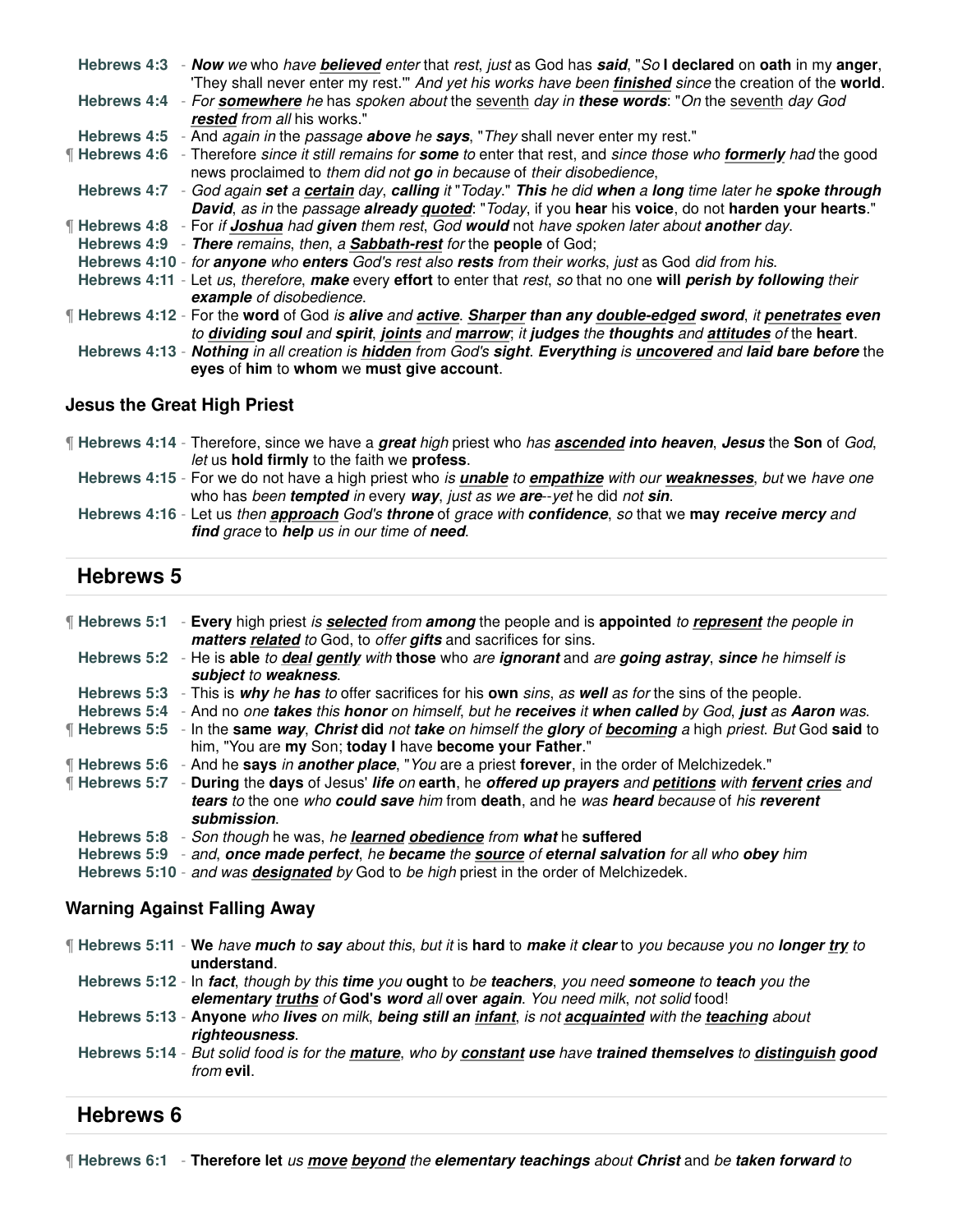**maturity**, not laying again the **foundation** of repentance **from acts** that **lead** to **death**, and of faith in God,

**Hebrews 6:2** - **instruction** about **cleansing rites**, the laying on of **hands**, the **resurrection** of the **dead**, and **eternal judgment**.

- **Hebrews 6:3** And God **permitting**, we will do so.
- ¶ **Hebrews 6:4** It is impossible for those who have **once** been **enlightened**, who have tasted the **heavenly gift**, who have **shared** in the **Holy Spirit**,
- **Hebrews 6:5** who have tasted the **goodness** of the **word** of God and the **powers** of the **coming age**

**Hebrews 6:6** - and who have **fallen away**, to be **brought back** to repentance. To **their loss they** are **crucifying** the **Son** of God all **over** again and **subjecting** him to **public disgrace**.

- **Hebrews 6:7** Land that **drinks** in the **rain often falling** on it and that produces a **crop useful** to those for **whom** it is **farmed receives** the **blessing** of God.
- **Hebrews 6:8** But land that produces **thorns** and **thistles** is **worthless** and is in **danger** of **being cursed**. In the end it will be **burned**.
- ¶ **Hebrews 6:9 Even though** we **speak like** this, **dear friends**, we are **convinced** of **better** things in your **case**--the things that have to do with **salvation**.
- **Hebrews 6:10** God is not **unjust**; he will not **forget** your **work** and the **love** you have **shown** him as you have **helped** his people and **continue** to **help them**.
- **Hebrews 6:11** We want **each** of you to **show** this **same diligence** to the very end, so that what you hope for may be **fully realized**.
- **Hebrews 6:12** We do not want you to become **lazy**, but to **imitate** those who **through** faith and **patience inherit** what has been promised.

#### **The Certainty of God's Promise**

| <b>Hebrews 6:13 - When God made his promise</b> to Abraham, since there was no one greater for him to swear by, he              |
|---------------------------------------------------------------------------------------------------------------------------------|
| swore by himself,                                                                                                               |
| Hebrews 6:14 - saying, "I will surely bless you and give you many descendants."                                                 |
| Hebrews 6:15 - And so after waiting patiently, Abraham received what was promised.                                              |
| <b>If Hebrews 6:16</b> - People swear by <b>someone</b> greater than themselves, and the oath confirms what is said and puts an |
| end to all <b>argument</b> .                                                                                                    |
| Hebrews 6:17 - Because God wanted to make the unchanging nature of his purpose very clear to the heirs of what                  |
| was promised, he confirmed it with an oath.                                                                                     |
| Hebrews 6:18 - God did this so that, by two unchangeable things in which it is impossible for God to lie, we who have           |
| fled to take hold of the hope set before us may be greatly encouraged.                                                          |
| Hebrews 6:19 - We have this hope as an anchor for the soul, firm and secure. It enters the inner sanctuary behind               |
| the curtain.                                                                                                                    |
| Hebrews 6:20 - where our forerunner, Jesus, has entered on our behalf. He has become a high priest forever, in                  |
| the order of Melchizedek.                                                                                                       |
|                                                                                                                                 |

# **Hebrews 7**

#### **Melchizedek the Priest**

| Hebrews 7:1 - This Melchizedek was king of Salem and priest of God Most High. He met Abraham returning from the                |
|--------------------------------------------------------------------------------------------------------------------------------|
| defeat of the kings and blessed him,                                                                                           |
| Hebrews 7:2 - and Abraham gave him a tenth of everything. First, the name Melchizedek means "king of                           |
| righteousness"; then also, "king of Salem" means "king of peace."                                                              |
| Hebrews 7:3 - Without father or mother, without genealogy, without beginning of days or end of life, resembling                |
| the Son of God, he remains a priest forever.                                                                                   |
| <b>Hebrews 7:4</b> - Just think how great he was: Even the patriarch Abraham gave him a tenth of the plunder!                  |
| Hebrews 7:5 - Now the law requires the descendants of Levi who become priests to collect a tenth from the                      |
| people--that is, from their fellow Israelites--even though they also are descended from Abraham.                               |
| Hebrews 7:6 - This man, however, did not trace his descent from Levi, yet he collected a tenth from Abraham and                |
| blessed him who had the promises.                                                                                              |
| Hebrews 7:7 - And without <b>doubt</b> the lesser is blessed by the greater.                                                   |
| Hebrews 7:8 - In the one case, the tenth is collected by people who <b>die</b> ; but in the other case, by him who is declared |
| to be <b>livina</b> .                                                                                                          |
| Hebrews 7:9 - One might even say that Levi, who collects the tenth, paid the tenth through Abraham,                            |
| Hebrews 7:10 - because when Melchizedek met Abraham, Levi was still in the body of his ancestor.                               |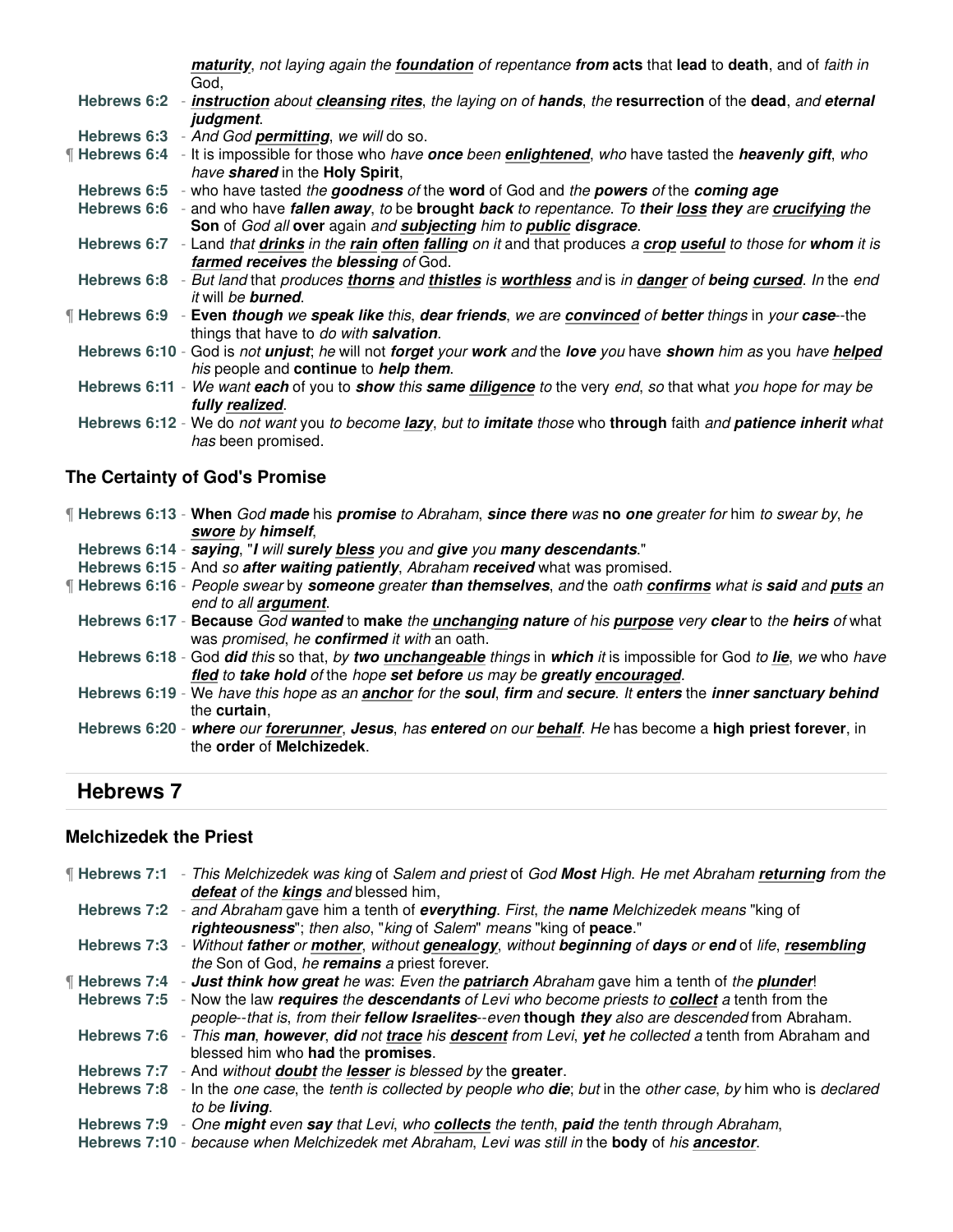# **Jesus Like Melchizedek**

| If Hebrews 7:11 - If perfection could have been attained through the Levitical priesthood--and indeed the law given to<br>the people established that priesthood--why was there still need for another priest to come, one in the<br>order of Melchizedek, not in the order of Aaron? |
|---------------------------------------------------------------------------------------------------------------------------------------------------------------------------------------------------------------------------------------------------------------------------------------|
|                                                                                                                                                                                                                                                                                       |
| Hebrews 7:12 - For when the priesthood is changed, the law must be changed also.                                                                                                                                                                                                      |
| Hebrews 7:13 - He of whom these things are said belonged to a different tribe, and no one from that tribe has ever<br>served at the altar.                                                                                                                                            |
| Hebrews 7:14 - For it is clear that our Lord descended from Judah, and in regard to that tribe Moses said nothing                                                                                                                                                                     |
|                                                                                                                                                                                                                                                                                       |
| about priests.                                                                                                                                                                                                                                                                        |
| Hebrews 7:15 - And what we have said is even more clear if another priest like Melchizedek appears,                                                                                                                                                                                   |
| Hebrews 7:16 - one who has become a priest not on the basis of a regulation as to his ancestry but on the basis of the                                                                                                                                                                |
| power of an indestructible life.                                                                                                                                                                                                                                                      |
| Hebrews 7:17 - For it is <i>declared</i> : "You are a priest forever, in the order of Melchizedek."                                                                                                                                                                                   |
| <b>Hebrews 7:18</b> - The former regulation is set aside because it was weak and useless                                                                                                                                                                                              |
| Hebrews 7:19 - (for the law made nothing perfect), and a better hope is <i>introduced</i> , by which we draw near to God.                                                                                                                                                             |
| <b>Hebrews 7:20</b> - And it was not without an oath! Others became priests without any oath,                                                                                                                                                                                         |
| Hebrews 7:21 - but he became a priest with an oath when God said to him: "The Lord has sworn and will not change                                                                                                                                                                      |
| his <b>mind</b> : 'You are a priest forever.'"                                                                                                                                                                                                                                        |
|                                                                                                                                                                                                                                                                                       |
| If Hebrews 7:22 - Because of this oath, Jesus has become the <i>guarantor</i> of a better covenant.                                                                                                                                                                                   |
| [Hebrews 7:23 - Now there have been many of those priests, since death prevented them from continuing in office;                                                                                                                                                                      |
| Hebrews 7:24 - but because Jesus lives forever, he has a <b>permanent</b> priesthood.                                                                                                                                                                                                 |
| Hebrews 7:25 - Therefore he is able to save completely those who come to God through him, because he always                                                                                                                                                                           |
| lives to <b>intercede</b> for them.                                                                                                                                                                                                                                                   |
| ¶ Hebrews 7:26 - Such a high priest truly meets our need-one who is holy, blameless, pure, set apart from sinners,                                                                                                                                                                    |
| exalted above the heavens.                                                                                                                                                                                                                                                            |
| Hebrews 7:27 - Unlike the other high priests, he does not need to offer sacrifices day after day, first for his own sins,                                                                                                                                                             |
|                                                                                                                                                                                                                                                                                       |
| and then for the sins of the people. He sacrificed for their sins once for all when he offered himself.                                                                                                                                                                               |
| Hebrews 7:28 - For the law <i>appoints</i> as high priests men in all their weakness; but the oath, which came after the law,                                                                                                                                                         |
| appointed the Son, who has been made perfect forever.                                                                                                                                                                                                                                 |
|                                                                                                                                                                                                                                                                                       |

# **Hebrews 8**

# **The High Priest of a New Covenant**

| - Now the main point of what we are saying is this: We do have such a high priest, who sat down at<br>the right hand of the throne of the Majesty in heaven,                                    |
|-------------------------------------------------------------------------------------------------------------------------------------------------------------------------------------------------|
| - and who serves in the sanctuary, the true tabernacle set up by the Lord, not by a mere human being.                                                                                           |
| - Every high priest is appointed to <i>offer both gifts</i> and sacrifices, and so it was necessary for this one<br>also to have something to offer.                                            |
| Hebrews 8:4 - If he were on earth, he would not be a priest, for there are already priests who offer the gifts                                                                                  |
| prescribed by the law.                                                                                                                                                                          |
| Hebrews 8:5 - They serve at a sanctuary that is a copy and shadow of what is in heaven. This is why Moses was                                                                                   |
| warned when he was about to <b>build</b> the tabernacle: "See to it that you make everything according to                                                                                       |
| the <b>pattern shown</b> you on the <b>mountain</b> ."                                                                                                                                          |
| - But in fact the ministry Jesus has received is as superior to theirs as the covenant of which he is                                                                                           |
| mediator is superior to the old one, since the new covenant is established on better promises.                                                                                                  |
| - For if there had been nothing wrong with that first covenant, no place would have been sought for                                                                                             |
| another.                                                                                                                                                                                        |
| Hebrews 8:8 - But God found fault with the people and said: "The days are coming, declares the Lord, when I will<br>make a new covenant with the people of Israel and with the people of Judah. |
| Hebrews 8:9 - It will not be like the covenant I made with their ancestors when I took them by the hand to lead them                                                                            |
| out of Egypt, because they did not remain faithful to my covenant, and I turned away from them,                                                                                                 |
| declares the Lord.                                                                                                                                                                              |
| Hebrews 8:10 - This is the covenant I will establish with the people of Israel after that time, declares the Lord. I will                                                                       |
| put my laws in their <i>minds and write</i> them on their <i>hearts. I</i> will be their God, and they will be my                                                                               |
| people.                                                                                                                                                                                         |
| Hebrews 8:11 - No longer will they teach their neighbor, or say to one another, 'Know the Lord,' because they will all                                                                          |
| know me, from the least of them to the greatest.                                                                                                                                                |
| Hebrews 8:12 - For I will forgive their wickedness and will remember their sins no more."                                                                                                       |
|                                                                                                                                                                                                 |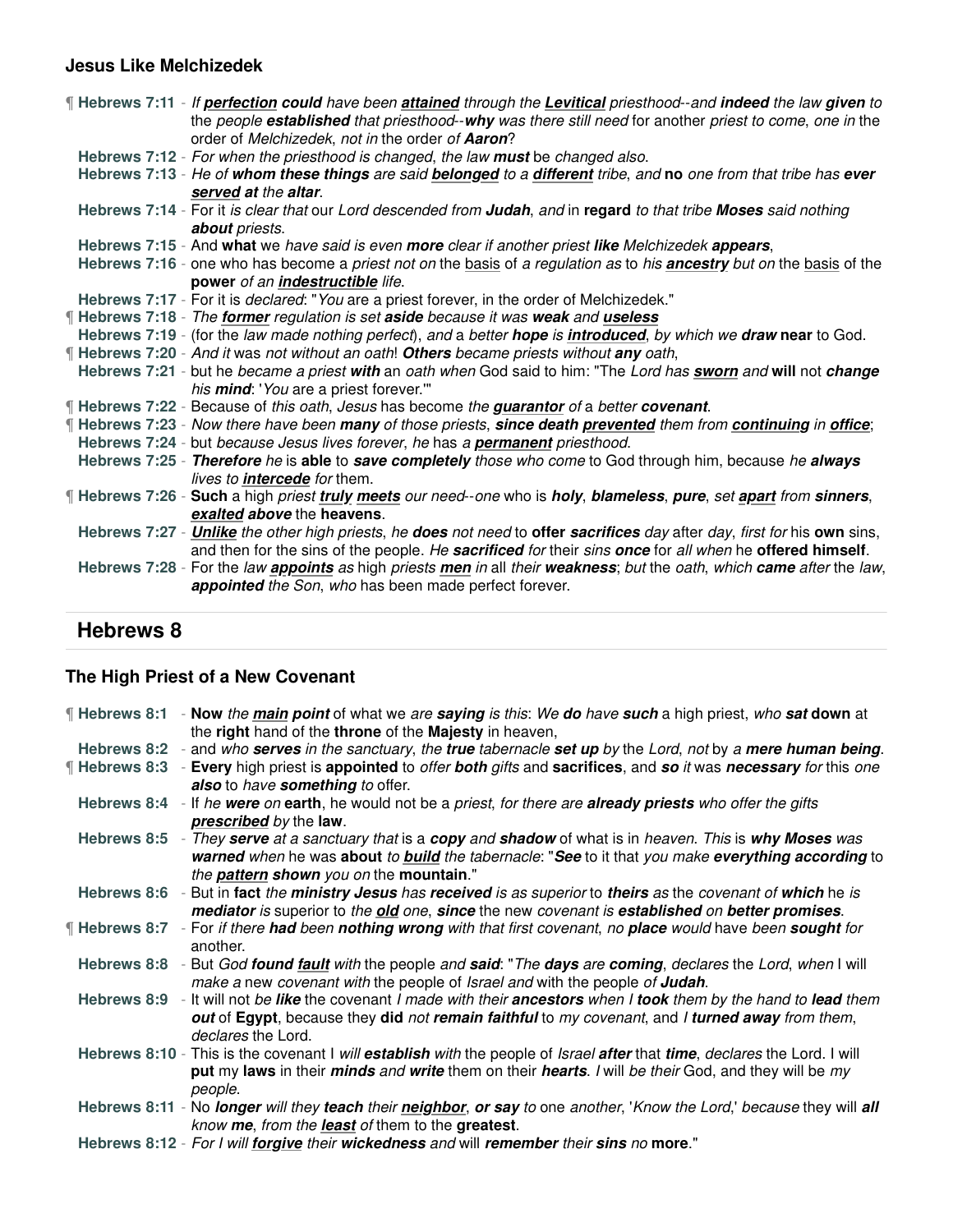¶ **Hebrews 8:13** - By **calling** this covenant "new," he has made the first one obsolete; and what is obsolete and **outdated** will **soon disappear**.

# **Hebrews 9**

#### **Worship in the Earthly Tabernacle**

| ¶ Hebrews 9:1      | - Now the first covenant had regulations for worship and also an earthly sanctuary.                                                     |
|--------------------|-----------------------------------------------------------------------------------------------------------------------------------------|
| Hebrews 9:2        | - A tabernacle was set up. In its first room were the <i>lampstand</i> and the <i>table with its consecrated</i>                        |
|                    | <b>bread:</b> this was called the Holy Place.                                                                                           |
|                    | Hebrews 9:3 - Behind the second curtain was a room called the Most Holy Place,                                                          |
| <b>Hebrews 9:4</b> | - which had the golden altar of incense and the gold-covered ark of the covenant. This ark contained                                    |
|                    | the gold jar of manna, Aaron's staff that had budded, and the stone tablets of the covenant.                                            |
|                    | Hebrews 9:5 - Above the ark were the cherubim of the Glory, overshadowing the atonement cover. But we                                   |
|                    | cannot discuss these things in detail now.                                                                                              |
|                    | If Hebrews 9:6 - When everything had been <b>arranged like</b> this, the <b>priests</b> entered regularly into the <b>outer</b> room to |
|                    | carry on their ministry.                                                                                                                |
|                    | Hebrews 9:7 - But only the high priest entered the <b>inner</b> room, and that only once a year, and never without blood,               |
|                    | which he offered for himself and for the sins the people had committed in ignorance.                                                    |
|                    | Hebrews 9:8 - The Holy Spirit was <b>showing</b> by this that the way into the Most Holy Place had not yet been disclosed               |
|                    | as long as the first tabernacle was still functioning.                                                                                  |
|                    | Hebrews 9:9 - This is an illustration for the present time, indicating that the gifts and sacrifices being offered were                 |
|                    | not able to clear the conscience of the worshiper.                                                                                      |
|                    | Hebrews 9:10 - They are only a matter of food and drink and various ceremonial washings-external regulations                            |
|                    | applying until the time of the new order.                                                                                               |

# **The Blood of Christ**

¶ **Hebrews 9:11** - But when Christ **came** as high priest of the **good** things that are now **already here**, he **went** through the **greater** and more **perfect** tabernacle that is not made with human hands, that is to **say**, is not a **part** of this creation.

- **Hebrews 9:12** He did not enter by **means** of the blood of goats and calves; but he entered the Most Holy Place once for all by his own blood, **thus obtaining** eternal **redemption**.
- **Hebrews 9:13** The blood of goats and **bulls** and the **ashes** of a **heifer** sprinkled on those who are **ceremonially unclean sanctify** them so that they are **outwardly clean**.
- **Hebrews 9:14 How much** more, then, will the blood of Christ, who through the eternal Spirit offered himself **unblemished** to God, **cleanse our consciences** from **acts** that **lead** to death, so that we may **serve** the living God!
- ¶ **Hebrews 9:15** For this **reason** Christ is the **mediator** of a new covenant, that those who are called may **receive** the **promised** eternal **inheritance**--now that he has died as a **ransom** to set them **free** from the sins committed **under** the first covenant.
- ¶ **Hebrews 9:16** In the **case** of a will, it is necessary to **prove** the death of the one who made it,
- **Hebrews 9:17 because** a will is in **force** only when **somebody** has died; it never **takes** effect **while** the one who made it is living.
- **Hebrews 9:18** This is **why even** the first covenant was not **put** into effect without blood.
- **Hebrews 9:19** When **Moses** had **proclaimed** every **command** of the law to all the people, he **took** the blood of calves, **together** with **water**, **scarlet wool** and **branches** of **hyssop**, and sprinkled the **scroll** and all the people.
- **Hebrews 9:20** He **said**, "This is the blood of the covenant, which God has **commanded you** to **keep**."
- **Hebrews 9:21** In the **same** way, he sprinkled with the blood **both** the tabernacle and everything **used** in its **ceremonies**.
- **Hebrews 9:22** In **fact**, the law **requires** that **nearly** everything be **cleansed** with blood, and without the **shedding** of blood **there** is **no forgiveness**.
- ¶ **Hebrews 9:23** It was necessary, then, for the **copies** of the heavenly things to be **purified** with these sacrifices, but the heavenly things **themselves** with **better** sacrifices **than** these.
	- **Hebrews 9:24** For Christ did not enter a sanctuary made with human hands that was only a **copy** of the **true** one; he entered heaven **itself**, now to appear for **us** in **God's presence**.
	- **Hebrews 9:25 Nor** did he enter heaven to **offer** himself again and again, the way the high priest **enters** the Most Holy Place every year with blood that is not his own.
	- **Hebrews 9:26 Otherwise** Christ **would have** had to **suffer** many **times since** the creation of the **world**. But he has **appeared** once for all **at** the **culmination** of the **ages** to **do** away with sin by the **sacrifice** of himself.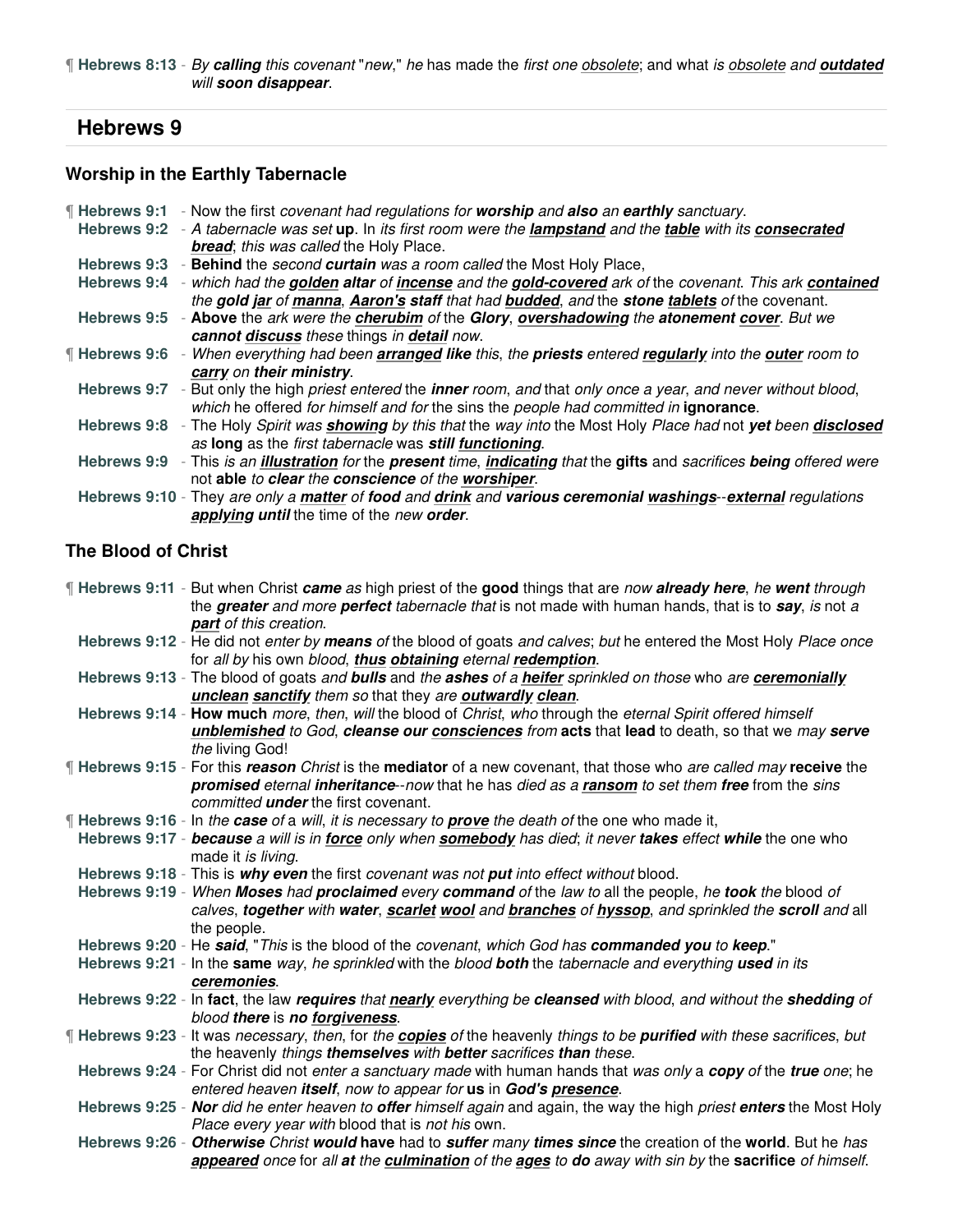**Hebrews 9:27** - **Just** as people are **destined** to **die** once, and **after** that to **face judgment**, **Hebrews 9:28** - so Christ was **sacrificed** once to **take** away the sins of many; and he will appear a second time, not to **bear** sin, but to **bring salvation** to those who are **waiting** for **him**.

### **Hebrews 10**

#### **Christ's Sacrifice Once for All**

| If Hebrews 10:1 - The law is only a <b>shadow</b> of the good things that are coming-not the realities themselves. For this                                                                                       |
|-------------------------------------------------------------------------------------------------------------------------------------------------------------------------------------------------------------------|
| reason it can never, by the same sacrifices repeated endlessly year after year, make perfect those<br>who draw near to worship.                                                                                   |
| Hebrews 10:2 - Otherwise, would they not have stopped being offered? For the worshipers would have been                                                                                                           |
| cleansed once for all, and would no longer have felt guilty for their sins.                                                                                                                                       |
| Hebrews 10:3 - But those sacrifices are an <b>annual reminder</b> of sins.                                                                                                                                        |
| Hebrews 10:4 - It is <b>impossible</b> for the blood <i>of <b>bulls</b></i> and goats to take away sins.                                                                                                          |
| Hebrews 10:5 - Therefore, when Christ came into the world, he said: "Sacrifice and offering you did not desire, but a                                                                                             |
| body you <b>prepared</b> for me;                                                                                                                                                                                  |
| Hebrews 10:6 - with burnt offerings and sin offerings you were not pleased.                                                                                                                                       |
| Hebrews 10:7 - Then I said, 'Here I am--it is written about me in the scroll-- I have come to do your will, my God."                                                                                              |
| If Hebrews 10:8 - First he said, "Sacrifices and offerings, burnt offerings and sin offerings you did not desire, nor were<br>you pleased with them"--though they were offered in <b>accordance</b> with the law. |
| Hebrews 10:9 - Then he said, "Here I am, I have come to do your will." He sets aside the first to establish the<br>second.                                                                                        |
| Hebrews 10:10 - And by that will, we have been made holy through the sacrifice of the body of Jesus Christ once for all.                                                                                          |
| Hebrews 10:11 - Day after day every priest stands and performs his religious duties; again and again he offers the                                                                                                |
| same sacrifices, which can never take away sins.                                                                                                                                                                  |
| Hebrews 10:12 - But when this priest had offered for all time one sacrifice for sins, he sat down at the right hand of                                                                                            |
| God.                                                                                                                                                                                                              |
| Hebrews 10:13 - and since that time he waits for his enemies to be made his footstool.                                                                                                                            |
| Hebrews 10:14 - For by one sacrifice he has made perfect forever those who are being made holy.                                                                                                                   |
| <b>Hebrews 10:15</b> - The Holy Spirit also testifies to us about this. First he says:                                                                                                                            |
| If Hebrews 10:16 - "This is the covenant I will make with them after that time, says the Lord. I will put my laws in their<br>hearts, and I will write them on their minds."                                      |
| <b>Hebrews 10:17</b> - Then he <b>adds</b> : "Their sins and <b>lawless acts</b> I will remember no more."                                                                                                        |
|                                                                                                                                                                                                                   |

¶ **Hebrews 10:18** - And **where these** have been **forgiven**, sacrifice for sin is no longer **necessary**.

#### **A Call to Persevere in Faith**

¶ **Hebrews 10:19** - Therefore, **brothers** and **sisters**, since we have confidence to **enter** the **Most** Holy **Place** by the blood of Jesus, **Hebrews 10:20** - by a **new** and living **way opened** for us through the **curtain**, that is, his body, **Hebrews 10:21** - and since we have a great priest **over** the **house** of God, **Hebrews 10:22** - let us draw near to God with a **sincere heart** and with the full **assurance** that faith **brings**, having our hearts **sprinkled** to **cleanse** us **from** a guilty **conscience** and having our **bodies washed** with **pure water**. **Hebrews 10:23** - Let us **hold unswervingly** to the **hope** we **profess**, for he who promised is **faithful**. **Hebrews 10:24** - And let us **consider** how we **may spur** one another on **toward love** and good **deeds**, **Hebrews 10:25** - not **giving up meeting together**, as **some** are in the **habit** of **doing**, but **encouraging** one another- and all the more as you **see** the Day **approaching**. ¶ **Hebrews 10:26** - **If** we **deliberately keep** on **sinning** after we have received the **knowledge** of the **truth**, no sacrifice for sins is **left**, **Hebrews 10:27** - but only a **fearful expectation** of **judgment** and of **raging fire** that will **consume** the enemies of God. **Hebrews 10:28** - **Anyone** who **rejected** the law of **Moses died without mercy** on the **testimony** of **two or three witnesses**. **Hebrews 10:29** - How **much** more **severely** do you **think someone deserves** to be **punished** who has **trampled** the **Son** of God **underfoot**, who has treated as an **unholy** thing the blood of the covenant that **sanctified** them, and who has **insulted** the Spirit of **grace**? **Hebrews 10:30** - For we **know him** who said, "It is **mine** to **avenge**; I will **repay**," and again, "The Lord will **judge** his **people**."

**Hebrews 10:31** - It is a **dreadful** thing to **fall** into the **hands** of the living God.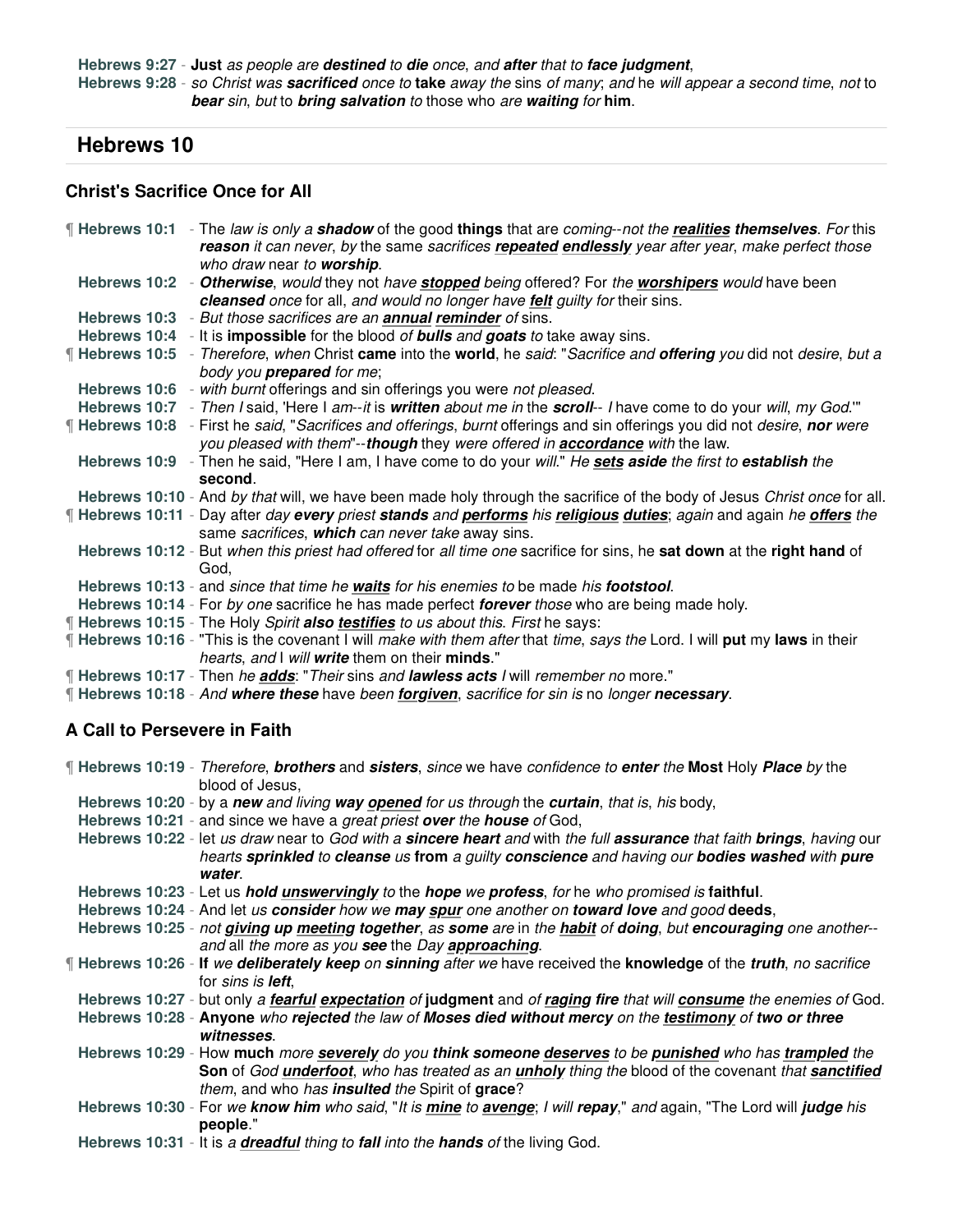¶ **Hebrews 10:32** - Remember those **earlier days** after you had received the **light**, when you **endured** in a great **conflict** full of **suffering**. **Hebrews 10:33** - **Sometimes** you were **publicly exposed** to **insult** and **persecution**; at **other times** you **stood** side by side with those who were so treated. **Hebrews 10:34** - You **suffered along** with those in **prison** and **joyfully accepted** the **confiscation** of your **property**, **because** you **knew** that you **yourselves** had **better** and **lasting possessions**. **Hebrews 10:35** - So do not **throw** away your confidence; it will be **richly rewarded**. ¶ **Hebrews 10:36** - You **need** to **persevere** so that when you have **done** the will of God, you will **receive what** he has promised. **Hebrews 10:37** - For, "In **just** a **little while**, he who is coming will come and will not **delay**." ¶ **Hebrews 10:38** - And, "But my **righteous** one will **live** by faith. And I take no **pleasure** in the one who **shrinks** back." ¶ **Hebrews 10:39** - But we do not **belong** to those who **shrink** back and are **destroyed**, but to those who have faith and are **saved**.

# **Hebrews 11**

#### **Faith in Action**

|  | <b>Hebrews 11:1 - Now faith is confidence in what we hope for and assurance about what we do not see.</b>                                                                                                               |
|--|-------------------------------------------------------------------------------------------------------------------------------------------------------------------------------------------------------------------------|
|  | Hebrews 11:2 - This is what the <b>ancients</b> were commended for.                                                                                                                                                     |
|  | <b>Hebrews 11:3</b> - By faith we <i>understand</i> that the <i>universe was formed at God's command</i> , so that what is seen was                                                                                     |
|  | not made out of what was visible.                                                                                                                                                                                       |
|  | ¶ Hebrews 11:4 - By faith Abel brought God a better offering than Cain did. By faith he was commended as righteous,                                                                                                     |
|  | when God spoke well of his offerings. And by faith Abel still speaks, even though he is dead.                                                                                                                           |
|  | [Hebrews 11:5 - By faith <i>Enoch was taken from this life</i> , so that he did <i>not experience death</i> : "He could not be found,                                                                                   |
|  | because God had taken him away." For before he was taken, he was commended as one who                                                                                                                                   |
|  | pleased God.                                                                                                                                                                                                            |
|  | Hebrews 11:6 - And without faith it is impossible to please God, because anyone who comes to him must believe                                                                                                           |
|  | that he exists and that he rewards those who earnestly seek him.                                                                                                                                                        |
|  | ¶ Hebrews 11:7 - By faith Noah, when warned about things not yet seen, in holy fear built an ark to save his family.                                                                                                    |
|  | By his faith he condemned the world and became heir of the righteousness that is in keeping with                                                                                                                        |
|  | faith.                                                                                                                                                                                                                  |
|  | Hebrews 11:8 - By faith Abraham, when called to go to a place he would later receive as his inheritance, obeyed                                                                                                         |
|  | and went, even though he did not know where he was going.                                                                                                                                                               |
|  | Hebrews 11:9 - By faith he made his home in the promised land like a stranger in a foreign country; he lived in tents,                                                                                                  |
|  | as did Isaac and Jacob, who were heirs with him of the same promise.                                                                                                                                                    |
|  | Hebrews 11:10 - For he was looking forward to the city with foundations, whose architect and builder is God.                                                                                                            |
|  | Hebrews 11:11 - And by faith even Sarah, who was past childbearing age, was enabled to bear children because                                                                                                            |
|  | she considered him faithful who had made the promise.                                                                                                                                                                   |
|  | Hebrews 11:12 - And so from this one man, and he as good as dead, came descendants as numerous as the stars                                                                                                             |
|  | in the sky and as countless as the sand on the seashore.                                                                                                                                                                |
|  | [Hebrews 11:13 - All these people were still living by faith when they died. They did not receive the things promised;                                                                                                  |
|  | they only saw them and welcomed them from a distance, admitting that they were foreigners and                                                                                                                           |
|  | strangers on earth.                                                                                                                                                                                                     |
|  | Hebrews 11:14 - People who say such things show that they are looking for a country of their own.<br>Hebrews 11:15 - If they had been thinking of the country they had left, they would have had opportunity to return. |
|  | Hebrews 11:16 - Instead, they were longing for a better country--a heavenly one. Therefore God is not ashamed to                                                                                                        |
|  | be called their God, for he has prepared a city for them.                                                                                                                                                               |
|  | If Hebrews 11:17 - By faith Abraham, when God tested him, offered Isaac as a sacrifice. He who had embraced the                                                                                                         |
|  | promises was about to sacrifice his one and only son,                                                                                                                                                                   |
|  | Hebrews 11:18 - even though God had said to him, "It is through Isaac that your offspring will be reckoned."                                                                                                            |
|  | Hebrews 11:19 - Abraham reasoned that God could even raise the dead, and so in a manner of speaking he did                                                                                                              |
|  | receive Isaac back from death.                                                                                                                                                                                          |
|  | ¶ Hebrews 11:20 - By faith Isaac blessed Jacob and Esau in regard to their future.                                                                                                                                      |
|  | Hebrews 11:21 - By faith Jacob, when he was dying, blessed each of Joseph's sons, and worshiped as he leaned                                                                                                            |
|  | on the top of his staff.                                                                                                                                                                                                |
|  | If Hebrews 11:22 - By faith Joseph, when his end was near, spoke about the exodus of the Israelites from Egypt and                                                                                                      |
|  | gave instructions concerning the burial of his bones.                                                                                                                                                                   |
|  | If Hebrews 11:23 - By faith Moses' parents hid him for three months after he was born, because they saw he was no                                                                                                       |
|  | ordinary child, and they were not afraid of the king's edict.                                                                                                                                                           |
|  | If Hebrews 11:24 - By faith Moses, when he had grown up, refused to be known as the son of <i>Pharaoh's daughter</i> .                                                                                                  |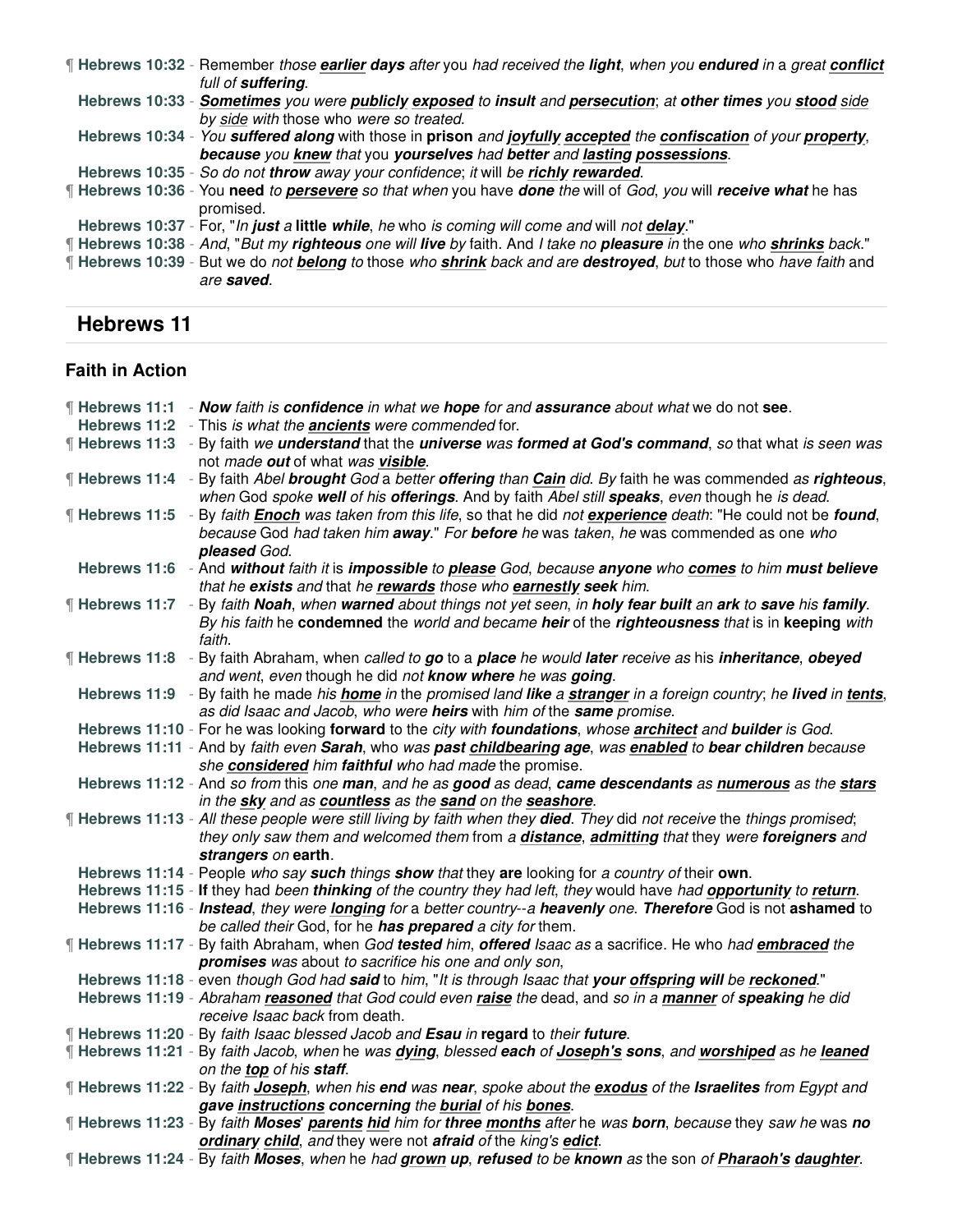| Hebrews 11:25 - He chose to be mistreated along with the people of God rather than to enjoy the fleeting pleasures<br>of <b>sin</b> .                                               |
|-------------------------------------------------------------------------------------------------------------------------------------------------------------------------------------|
| Hebrews 11:26 - He regarded disgrace for the sake of Christ as of greater value than the treasures of Egypt,<br>because he was looking ahead to his reward.                         |
| Hebrews 11:27 - By faith he left Egypt, not fearing the king's anger; he persevered because he saw him who is<br><i>invisible.</i>                                                  |
| Hebrews 11:28 - By faith he kept the <b>Passover</b> and the <i>application</i> of blood, so that the <i>destroyer</i> of the firstborn<br>would not touch the firstborn of Israel. |
| If Hebrews 11:29 - By faith the people passed through the Red Sea as on dry land; but when the Egyptians tried to do<br>so, they were drowned.                                      |
| If Hebrews 11:30 - By faith the walls of Jericho fell, after the army had marched around them for seven days.                                                                       |
| If Hebrews 11:31 - By faith the <b>prostitute Rahab</b> , because she welcomed the <b>spies</b> , was not killed with those who were                                                |
| disobedient.                                                                                                                                                                        |
| [Hebrews 11:32 - And what more shall I say? I do not have time to tell about Gideon, Barak, Samson and Jephthah,                                                                    |
| about David and Samuel and the prophets,                                                                                                                                            |
| Hebrews 11:33 - who through faith conquered kingdoms, administered justice, and gained what was promised; who                                                                       |
| shut the mouths of lions,                                                                                                                                                           |
| Hebrews 11:34 - <i>quenched the fury of the flames</i> , and escaped the edge of the sword; whose weakness was turned                                                               |
| to strength; and who became powerful in battle and routed foreign armies.                                                                                                           |
| Hebrews 11:35 - Women received back their dead, raised to life again. There were others who were tortured,                                                                          |
| refusing to be released so that they might gain an even better resurrection.                                                                                                        |
| Hebrews 11:36 - Some faced jeers and flogging, and even chains and imprisonment.                                                                                                    |
| Hebrews 11:37 - They were put to death by stoning; they were sawed in two; they were killed by the sword. They                                                                      |
| went about in sheepskins and goatskins, destitute, persecuted and mistreated--                                                                                                      |
| Hebrews 11:38 - the world was not worthy of them. They wandered in deserts and mountains, living in caves and in<br>holes in the ground.                                            |
| [Hebrews 11:39 - These were all commended for their faith, yet none of them received what had been promised,                                                                        |
| Hebrews 11:40 - since God had planned something better for us so that only together with us would they be made                                                                      |
| perfect.                                                                                                                                                                            |
|                                                                                                                                                                                     |

# **Hebrews 12**

¶ **Hebrews 12:1** - Therefore, since we are **surrounded** by such a **great cloud** of **witnesses**, let us **throw off everything** that **hinders** and the sin that so **easily entangles**. And let us **run** with **perseverance** the **race marked out** for us,

**Hebrews 12:2** - **fixing** our **eyes** on Jesus, the **pioneer** and **perfecter** of **faith**. For the **joy set before** him he endured the **cross**, **scorning its shame**, and **sat down** at the **right hand** of the **throne** of God.

**Hebrews 12:3** - **Consider** him who endured such **opposition** from **sinners**, so that you will not **grow weary** and lose heart.

#### **God Disciplines His Children**

¶ **Hebrews 12:4** - In your **struggle against** sin, you have not **yet resisted** to the **point** of **shedding** your blood. **Hebrews 12:5** - And have you **completely forgotten** this word of **encouragement** that addresses you as a father addresses his son? It **says**, "**My** son, do not make **light** of the **Lord's** discipline, and do not lose heart when he **rebukes** you, **Hebrews 12:6** - because the Lord disciplines the one he **loves**, and he **chastens** everyone he **accepts** as his son." ¶ **Hebrews 12:7** - **Endure hardship** as discipline; God is **treating** you as his children. For what children are not disciplined by **their** father? **Hebrews 12:8** - If you are not disciplined--and everyone **undergoes** discipline--**then** you are not **legitimate**, not **true sons** and **daughters** at all. **Hebrews 12:9** - **Moreover**, we have all had **human fathers** who disciplined us and we **respected** them for it. How much more **should** we **submit** to the Father of spirits and live! **Hebrews 12:10** - They disciplined us for a **little while** as they **thought best**; but God disciplines us for our **good**, in **order** that we may **share** in his holiness. **Hebrews 12:11** - No discipline **seems pleasant** at the time, but **painful**. **Later** on, **however**, it **produces** a **harvest** of **righteousness** and peace for those who have **been trained** by it. ¶ **Hebrews 12:12** - Therefore, **strengthen** your **feeble arms** and **weak knees**. **Hebrews 12:13** - "Make **level paths** for your **feet**," so that the **lame** may not be **disabled**, but **rather healed**.

#### **Warning and Encouragement**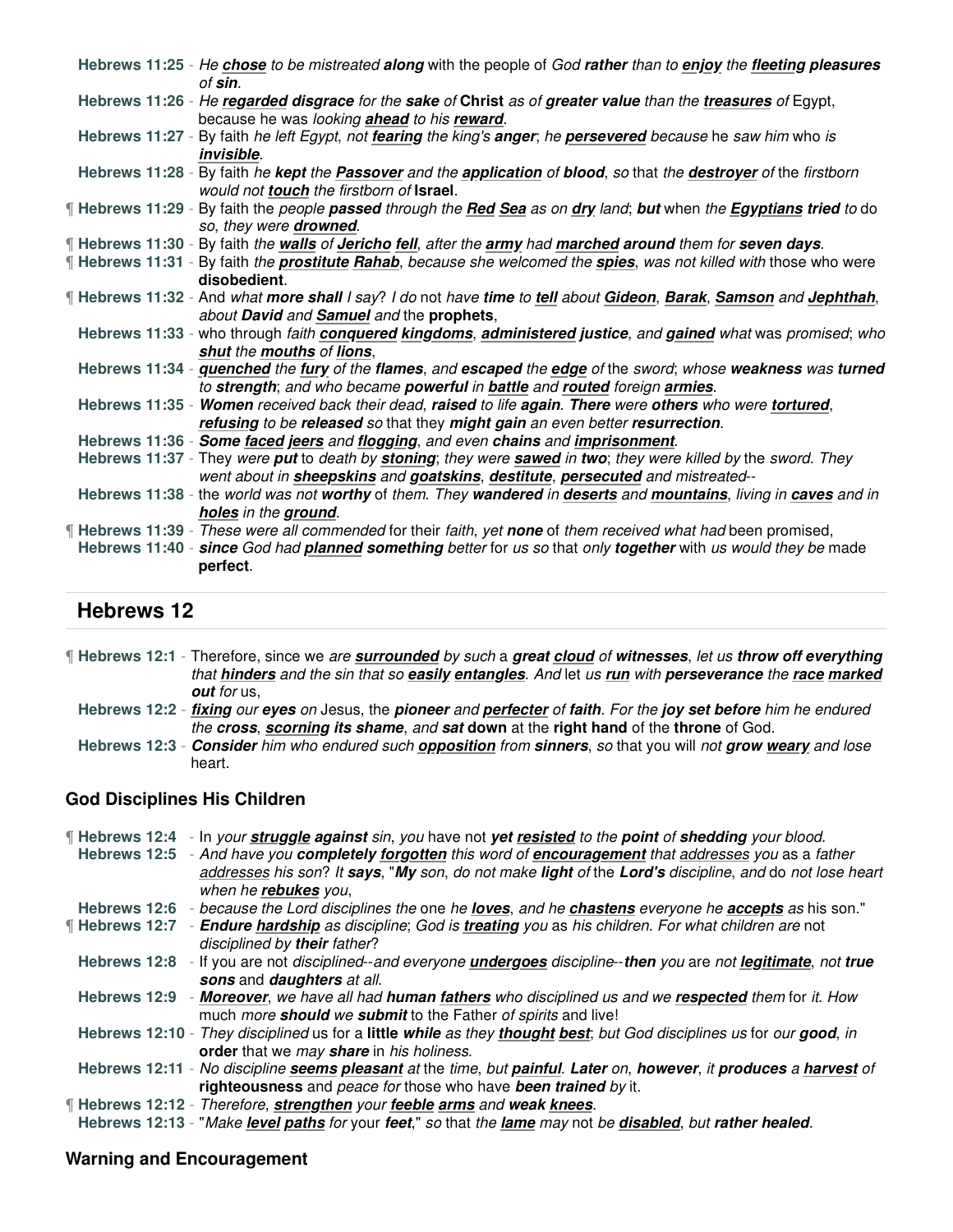- ¶ **Hebrews 12:14** Make **every effort** to live in peace with everyone and to be **holy**; **without** holiness no one will see the Lord.
	- **Hebrews 12:15** See to it that no one **falls short** of the **grace** of God and that no **bitter root grows up** to **cause trouble** and **defile many**.
	- **Hebrews 12:16** See that no one is **sexually immoral**, or is **godless like Esau**, who for a **single meal sold** his **inheritance rights** as the **oldest** son.
	- **Hebrews 12:17 Afterward**, as you **know**, when he **wanted** to **inherit** this blessing, he was **rejected**. Even **though** he **sought** the blessing with **tears**, he could not **change** what he had **done**.

#### **The Mountain of Fear and the Mountain of Joy**

¶ **Hebrews 12:18** - You have not come to a mountain that can be **touched** and that is **burning** with fire; to **darkness**, **gloom** and **storm**; **Hebrews 12:19** - to a **trumpet blast** or to such a voice **speaking** words that those who **heard** it **begged** that no **further** word be **spoken** to them, **Hebrews 12:20** - because they could not **bear** what was **commanded**: "If even **an animal touches** the mountain, it **must** be **stoned** to **death**." **Hebrews 12:21** - The **sight** was so **terrifying** that **Moses said**, "I **am trembling** with **fear**." ¶ **Hebrews 12:22** - But you have come to **Mount Zion**, to the **city** of the **living** God, the **heavenly Jerusalem**. You have come to thousands **upon** thousands of **angels** in **joyful assembly**, **Hebrews 12:23** - to the **church** of the **firstborn**, **whose names** are **written** in heaven. You have come to God, the **Judge** of all, to the spirits of the **righteous made perfect**, **Hebrews 12:24** - to Jesus the **mediator** of a **new covenant**, and to the **sprinkled** blood that speaks a **better** word **than** the blood of **Abel**. ¶ **Hebrews 12:25** - See to it that you do not **refuse** him who speaks. If they **did** not **escape** when they **refused** him who **warned** them on earth, how much **less** will we, if we **turn away** from him who **warns** us from heaven? **Hebrews 12:26** - At that time his voice **shook** the earth, but **now** he **has promised**, "Once more I will **shake** not **only** the earth but **also** the **heavens**." **Hebrews 12:27** - The words "once more" **indicate** the **removing** of what can be shaken--that is, **created things**--so that what cannot be shaken may **remain**. ¶ **Hebrews 12:28** - Therefore, since we are **receiving** a **kingdom** that cannot be shaken, let us be **thankful**, and so **worship** God **acceptably** with **reverence** and **awe**, **Hebrews 12:29** - for our "God is a **consuming** fire."

# **Hebrews 13**

#### **Concluding Exhortations**

| Hebrews 13:1 - Keep on loving one another as brothers and sisters.                                                                                                                  |
|-------------------------------------------------------------------------------------------------------------------------------------------------------------------------------------|
| Hebrews 13:2 - Do not forget to <i>show hospitality to strangers</i> , for by so doing some people have shown hospitality                                                           |
| to angels without knowing it.                                                                                                                                                       |
| Hebrews 13:3 - Continue to remember those in <i>prison as</i> if you were <b>together</b> with them in prison, and those who<br>are mistreated as if you yourselves were suffering. |
| <b>Hebrews 13:4</b> - Marriage should be honored by all, and the marriage bed kept pure, for God will judge the                                                                     |
| adulterer and all the sexually immoral.                                                                                                                                             |
| Hebrews 13:5 - Keep your lives free from the love of money and be content with what you have, because God has                                                                       |
| said, "Never will I leave you; never will I forsake you."                                                                                                                           |
| ¶ Hebrews 13:6 - So we say with confidence, "The Lord is my helper; I will not be afraid. What can mere mortals do to                                                               |
| $me?$ "                                                                                                                                                                             |
| <b>Hebrews 13:7</b> - Remember your leaders, who <b>spoke</b> the word of God to you. <b>Consider</b> the <b>outcome</b> of their way of                                            |
| life and imitate their faith.                                                                                                                                                       |
| Hebrews 13:8 - Jesus Christ is the same yesterday and today and forever.                                                                                                            |
| <b>Hebrews 13:9</b> - Do not be carried away by all kinds of strange teachings. It is good for our hearts to be                                                                     |
| strengthened by grace, not by eating ceremonial foods, which is of no benefit to those who do so.                                                                                   |
| Hebrews 13:10 - We have an altar from which those who minister at the tabernacle have no right to eat.                                                                              |
| If Hebrews 13:11 - The high priest carries the blood of animals into the Most Holy Place as a sin offering, but the                                                                 |
| <b>bodies</b> are <b>burned</b> outside the camp.                                                                                                                                   |
| Hebrews 13:12 - And so Jesus also suffered outside the city gate to make the people holy through his own blood.                                                                     |
| Hebrews 13:13 - Let us, then, go to him outside the camp, bearing the disgrace he bore.                                                                                             |
| Hebrews 13:14 - For here we do not have an enduring city, but we are looking for the city that is to come.                                                                          |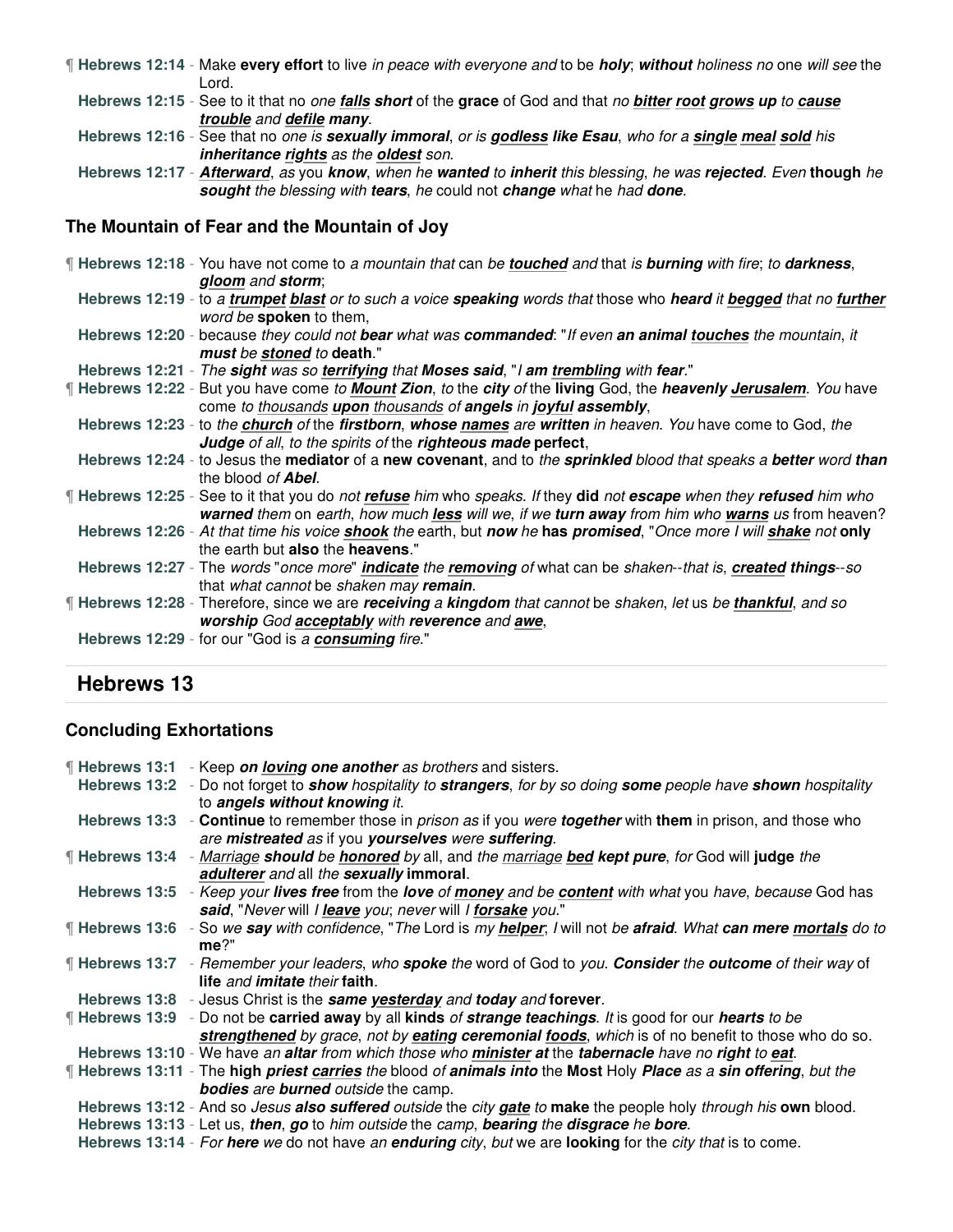| If Hebrews 13:15 - Through Jesus, therefore, let us continually offer to God a sacrifice of praise--the fruit of lips that |                          |  |  |  |
|----------------------------------------------------------------------------------------------------------------------------|--------------------------|--|--|--|
|                                                                                                                            | openly profess his name. |  |  |  |

**Hebrews 13:16** - And do not forget to do good and to **share** with **others**, for with **such sacrifices** God is **pleased**.

¶ **Hebrews 13:17** - Have confidence in your leaders and **submit** to their **authority**, because **they** keep **watch over** you as those who **must give** an **account**. Do **this** so that their work will be a **joy**, not a **burden**, for that **would** be of no benefit to you.

¶ **Hebrews 13:18** - Pray for us. We are **sure** that we have a **clear conscience** and **desire** to **live honorably** in **every** way.

**Hebrews 13:19** - I **particularly** urge you to pray so that I may be **restored** to you soon.

#### **Benediction and Final Greetings**

- ¶ **Hebrews 13:20 Now** may the God of **peace**, who through the blood of the **eternal covenant brought back** from the **dead** our Lord Jesus, that **great Shepherd** of the **sheep**,
- **Hebrews 13:21 equip** you with **everything** good for doing his will, and may he work in us what is **pleasing** to him, through Jesus Christ, to **whom** be **glory** for ever and ever. **Amen**.
- ¶ **Hebrews 13:22** Brothers and sisters, I urge you to **bear** with my word of **exhortation**, for in **fact** I have **written** to you **quite briefly**.
- ¶ **Hebrews 13:23** I **want** you to **know** that our **brother Timothy** has **been released**. If he **arrives** soon, I will come with him to **see** you.
- ¶ **Hebrews 13:24 Greet** all your leaders and all the **Lord's** people. Those from **Italy send** you their **greetings**.
- ¶ **Hebrews 13:25** Grace be with you all.

# **1 Peter 1**

¶ **1 Peter 1:1** - **Peter**, an **apostle** of Jesus Christ, To God's **elect**, **exiles scattered throughout** the **provinces** of **Pontus**, **Galatia**, **Cappadocia**, **Asia** and **Bithynia**,

**1 Peter 1:2** - who have been chosen **according** to the **foreknowledge** of God the Father, through the **sanctifying** work of the Spirit, to be obedient to Jesus Christ and **sprinkled** with his blood: Grace and **peace** be **yours** in **abundance**.

#### **Praise to God for a Living Hope**

- ¶ **1 Peter 1:3** Praise be to the God and Father of **our** Lord Jesus Christ! In his **great mercy** he **has given us new birth** into a living hope through the **resurrection** of Jesus Christ from the dead,
- **1 Peter 1:4** and into an inheritance that **can never perish**, **spoil** or **fade**. This inheritance is **kept** in heaven for you,
- **1 Peter 1:5** who through faith are **shielded** by God's **power until** the coming of the salvation that is **ready** to be revealed in the last time.
- **1 Peter 1:6** In all this you **greatly rejoice**, though now for a **little while** you may have had to **suffer grief** in all **kinds** of **trials**.
- **1 Peter 1:7** These have come so that the **proven genuineness** of your faith--of **greater worth than** gold, which **perishes** even though **refined** by **fire**--may result in praise, glory and **honor** when Jesus Christ is revealed.
- **1 Peter 1:8** Though you have not **seen** him, you love him; and even though you do not **see** him now, you believe in him and are **filled** with an **inexpressible** and **glorious joy**,
- **1 Peter 1:9** for you are **receiving** the **end** result of your faith, the salvation of your **souls**.
- ¶ **1 Peter 1:10 Concerning** this salvation, the **prophets**, who spoke of the grace that was to come to you, **searched intently** and with the **greatest care**,
	- **1 Peter 1:11 trying** to **find** out the time and **circumstances** to which the Spirit of Christ in them was **pointing** when he **predicted** the **sufferings** of the **Messiah** and the **glories** that **would follow**.
- **1 Peter 1:12** It was revealed to them that they were not **serving themselves** but you, when they spoke of the things that have now been **told** you by **those** who have preached the **gospel** to you by the Holy Spirit **sent** from heaven. Even **angels long** to **look** into these things.

#### **Be Holy**

- ¶ **1 Peter 1:13 Therefore**, with **minds** that are **alert** and **fully sober**, **set** your hope on the grace to be **brought** to you when Jesus Christ is revealed **at** his coming.
	- **1 Peter 1:14** As obedient **children**, do not **conform** to the **evil desires** you had when you **lived** in **ignorance**.
	- **1 Peter 1:15** But **just** as he who **called** you is holy, so be holy in all you do;
	- **1 Peter 1:16** for it is **written**: "Be holy, **because I am** holy."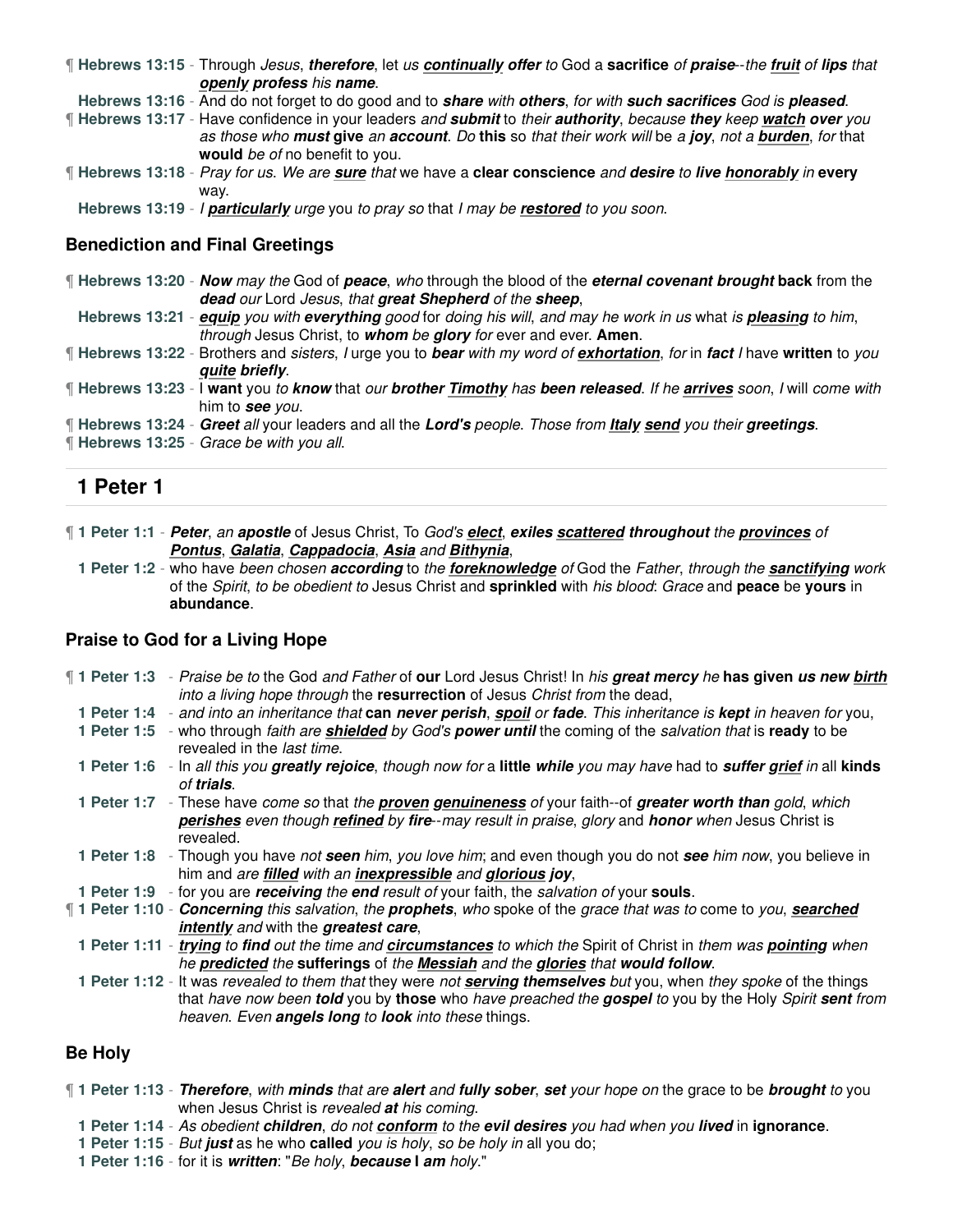¶ **1 Peter 1:17** - **Since** you **call** on a Father who **judges** each **person's** work **impartially**, **live** out your time as **foreigners here** in **reverent fear**.

**1 Peter 1:18** - For you **know** that it was not with perishable things **such** as **silver** or gold that you were **redeemed** from the **empty way** of **life handed down** to you from your **ancestors**,

- **1 Peter 1:19** but with the **precious** blood of Christ, a **lamb without blemish** or **defect**.
- **1 Peter 1:20** He was chosen **before** the **creation** of the **world**, but was revealed in these last **times** for your **sake**.

**1 Peter 1:21** - Through him you believe in God, who **raised** him from the dead and **glorified** him, and so your faith and hope are in God.

- ¶ **1 Peter 1:22** Now that you have **purified yourselves** by **obeying** the **truth** so that you have **sincere** love for each **other**, love **one another deeply**, from the **heart**.
	- **1 Peter 1:23** For you have been **born again**, not of perishable **seed**, but of **imperishable**, through the living and **enduring** word of God.
	- **1 Peter 1:24** For, "All **people** are like grass, and all **their** glory is like the flowers of the **field**; the grass **withers** and the flowers **fall**,
	- **1 Peter 1:25** but the word of the Lord **endures forever**." And this is the word that was preached to you.

# **1 Peter 2**

¶ **1 Peter 2:1** - **Therefore**, **rid** yourselves of all **malice** and all deceit, **hypocrisy**, **envy**, and **slander** of every **kind**.

**1 Peter 2:2** - Like **newborn babies**, **crave pure** spiritual **milk**, so that by it you may **grow** up in your **salvation**,

**1 Peter 2:3** - now that you have **tasted** that the **Lord** is good.

#### **The Living Stone and a Chosen People**

| 1 Peter 2:4 - As you come to him, the living Stone-rejected by humans but chosen by God and precious to him--                    |
|----------------------------------------------------------------------------------------------------------------------------------|
| 1 Peter 2:5 - you also, like living stones, are being built into a spiritual house to be a holy priesthood, offering             |
| spiritual sacrifices acceptable to God through Jesus Christ.                                                                     |
| 1 Peter 2:6 - For in Scripture it says: "See, I lay a stone in Zion, a chosen and precious cornerstone, and the one              |
| who trusts in him will never be put to shame."                                                                                   |
| If 1 Peter 2:7 - Now to you who believe, this stone is precious. But to those who do not believe, "The stone the <b>builders</b> |
| rejected has become the cornerstone,"                                                                                            |
| 1 Peter 2:8 - and, "A stone that causes people to stumble and a rock that makes them fall." They stumble because                 |
| they disobey the message-which is also what they were destined for.                                                              |
| 1 Peter 2:9 - But you are a chosen people, a royal priesthood, a holy nation, God's special possession, that you                 |
| may declare the praises of him who called you out of darkness into his wonderful light.                                          |
| 1 Peter 2:10 - Once you were not a people, but now you are the people of God; once you had not received mercy, but               |
| now you have received mercy.                                                                                                     |

#### **Living Godly Lives in a Pagan Society**

- ¶ **1 Peter 2:11 Dear friends**, I **urge** you, as **foreigners** and **exiles**, to **abstain from sinful desires**, which **wage war against** your **soul**.
- **1 Peter 2:12** Live **such** good **lives among** the **pagans** that, **though** they **accuse** you of doing wrong, they may see your good **deeds** and **glorify** God on the **day** he **visits us**.
- ¶ **1 Peter 2:13** Submit yourselves for the **Lord's sake** to every **human** authority: **whether** to the emperor, as the **supreme** authority,
- **1 Peter 2:14 or** to **governors**, who are **sent** by him to **punish** those who do wrong and to **commend** those who do **right**.
- **1 Peter 2:15** For it is God's will that by doing good you should **silence** the **ignorant talk** of **foolish** people.
- **1 Peter 2:16** Live as **free** people, but do not **use** your **freedom** as a **cover-up** for **evil**; live as God's slaves.
- **1 Peter 2:17 Show proper respect** to **everyone**, **love** the **family** of **believers**, fear God, **honor** the emperor.

¶ **1 Peter 2:18** - Slaves, in **reverent** fear of God submit yourselves to your **masters**, not **only** to those who are good and **considerate**, but also to those who are **harsh**.

**1 Peter 2:19** - For it is commendable if **someone bears** up **under** the **pain** of **unjust suffering** because they are **conscious** of God.

**1 Peter 2:20** - But **how** is it to your **credit** if you **receive** a **beating** for doing wrong and endure it? But if you **suffer** for doing good and you endure it, this is commendable **before** God.

- **1 Peter 2:21** To this you were called, because Christ suffered for you, **leaving** you **an example**, that you should **follow** in his **steps**.
- ¶ **1 Peter 2:22** "He **committed** no **sin**, and no deceit **was found** in his **mouth**."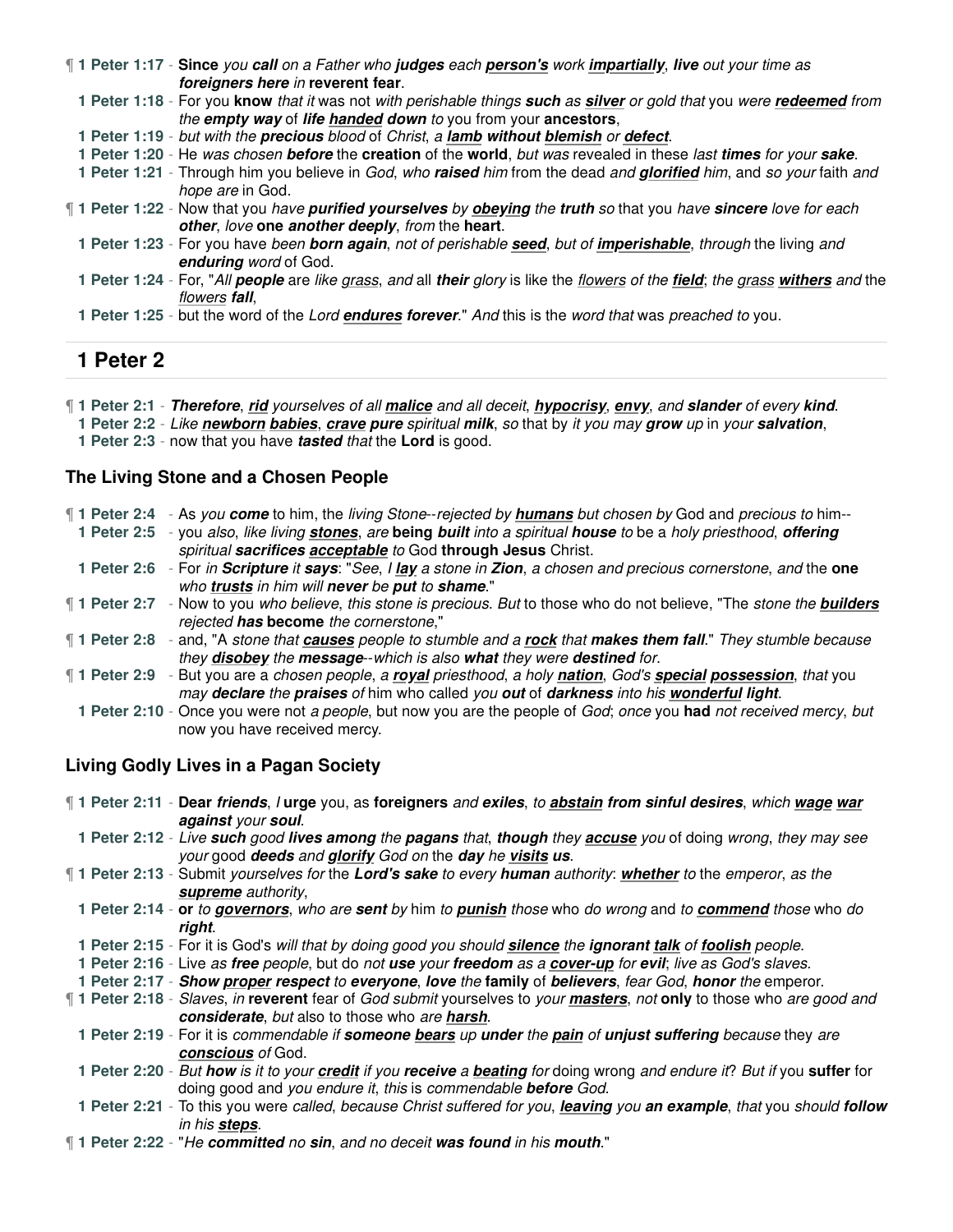¶ **1 Peter 2:23** - When they **hurled their insults at** him, he **did** not **retaliate**; when he suffered, he **made** no **threats**. **Instead**, he **entrusted** himself to him who **judges justly**.

**1 Peter 2:24** - "He himself **bore our** sins" in his **body** on the **cross**, so that **we might die** to sins and live for **righteousness**; "by his **wounds** you have **been healed**."

**1 Peter 2:25** - For "you were like **sheep going astray**," but now you have **returned** to the **Shepherd** and **Overseer** of your **souls**.

# **1 Peter 3**

- ¶ **1 Peter 3:1** Wives, in the same way **submit yourselves** to your own husbands so that, if **any** of them do not **believe** the **word**, they may be **won over without words** by the behavior of their wives,
	- **1 Peter 3:2** when they see the **purity** and **reverence** of your **lives**.

**1 Peter 3:3** - Your beauty should not **come** from **outward adornment**, **such** as **elaborate hairstyles** and the **wearing** of **gold jewelry** or **fine clothes**.

**1 Peter 3:4** - **Rather**, it should be that of your **inner self**, the **unfading** beauty of a **gentle** and **quiet** spirit, **which** is of **great worth** in God's **sight**.

**1 Peter 3:5** - For this is the way the **holy women** of the **past** who put their hope in God **used** to **adorn** themselves. They **submitted** themselves to their own husbands,

**1 Peter 3:6** - **like Sarah**, who **obeyed Abraham** and called him her lord. You are her **daughters** if you do what is right and do not give way to fear.

¶ **1 Peter 3:7** - Husbands, in the same way be **considerate** as you **live** with your wives, and **treat** them with respect as the **weaker partner** and as **heirs** with you of the **gracious gift** of life, so that **nothing** will **hinder** your **prayers**.

#### **Suffering for Doing Good**

|  | ¶ 1 Peter 3:8 → Finally, all of you, be like-minded, be sympathetic, love one another, be compassionate and humble.             |
|--|---------------------------------------------------------------------------------------------------------------------------------|
|  | 1 Peter 3:9 - Do not repay evil with evil or insult with insult. On the contrary, repay evil with blessing, because to this     |
|  | you were called so that you may <i>inherit a blessing</i> .                                                                     |
|  | 1 Peter 3:10 - For, "Whoever would love life and see good days must keep their tongue from evil and their lips from             |
|  | deceitful speech.                                                                                                               |
|  | 1 Peter 3:11 - They must turn from evil and do good; they must seek peace and pursue it.                                        |
|  | 1 Peter 3:12 - For the eyes of the Lord are on the righteous and his ears are attentive to their prayer, but the face of        |
|  | the Lord is against those who do evil."                                                                                         |
|  | <b>1 Peter 3:13</b> - Who is going to harm you if you are eager to do good?                                                     |
|  | 1 Peter 3:14 - But even if you should suffer for what is right, you are blessed. "Do not fear their threats; do not be          |
|  | frightened."                                                                                                                    |
|  | 1 Peter 3:15 - But in your <i>hearts revere Christ as Lord. Always be prepared to give an answer to everyone who asks</i>       |
|  | you to give the reason for the hope that you have. But do this with gentleness and respect,                                     |
|  | 1 Peter 3:16 - keeping a clear conscience, so that those who speak maliciously against your good behavior in Christ             |
|  | may be ashamed of their slander.                                                                                                |
|  | 1 Peter 3:17 - For it is better, if it is God's will, to suffer for doing good than for doing evil.                             |
|  | 1 Peter 3:18 - For Christ also suffered once for sins, the righteous for the unrighteous, to bring you to God. He was           |
|  | put to death in the body but made alive in the Spirit.                                                                          |
|  | 1 Peter 3:19 - After being made alive, he went and made proclamation to the imprisoned spirits--                                |
|  | 1 Peter 3:20 - to those who were <i>disobedient long ago when God waited patiently in</i> the days of <b>Noah while</b> the ark |
|  | was being built. In it only a few people, eight in all, were saved through water,                                               |
|  | 1 Peter 3:21 - and this water <b>symbolizes baptism</b> that now saves you also--not the removal of dirt from the body but      |
|  | the pledge of a clear conscience toward God. It saves you by the resurrection of Jesus Christ,                                  |
|  | 1 Peter 3:22 - who has gone into heaven and is at God's right hand--with angels, authorities and powers in                      |
|  | submission to him.                                                                                                              |
|  |                                                                                                                                 |

#### **1 Peter 4**

# **Living for God**

- ¶ **1 Peter 4:1** Therefore, **since** Christ **suffered** in his body, **arm yourselves also** with the **same attitude**, because **whoever suffers** in the body is **done** with **sin**.
	- **1 Peter 4:2** As a **result**, they do not live the **rest** of their **earthly lives** for **evil** human **desires**, but **rather** for the will of God.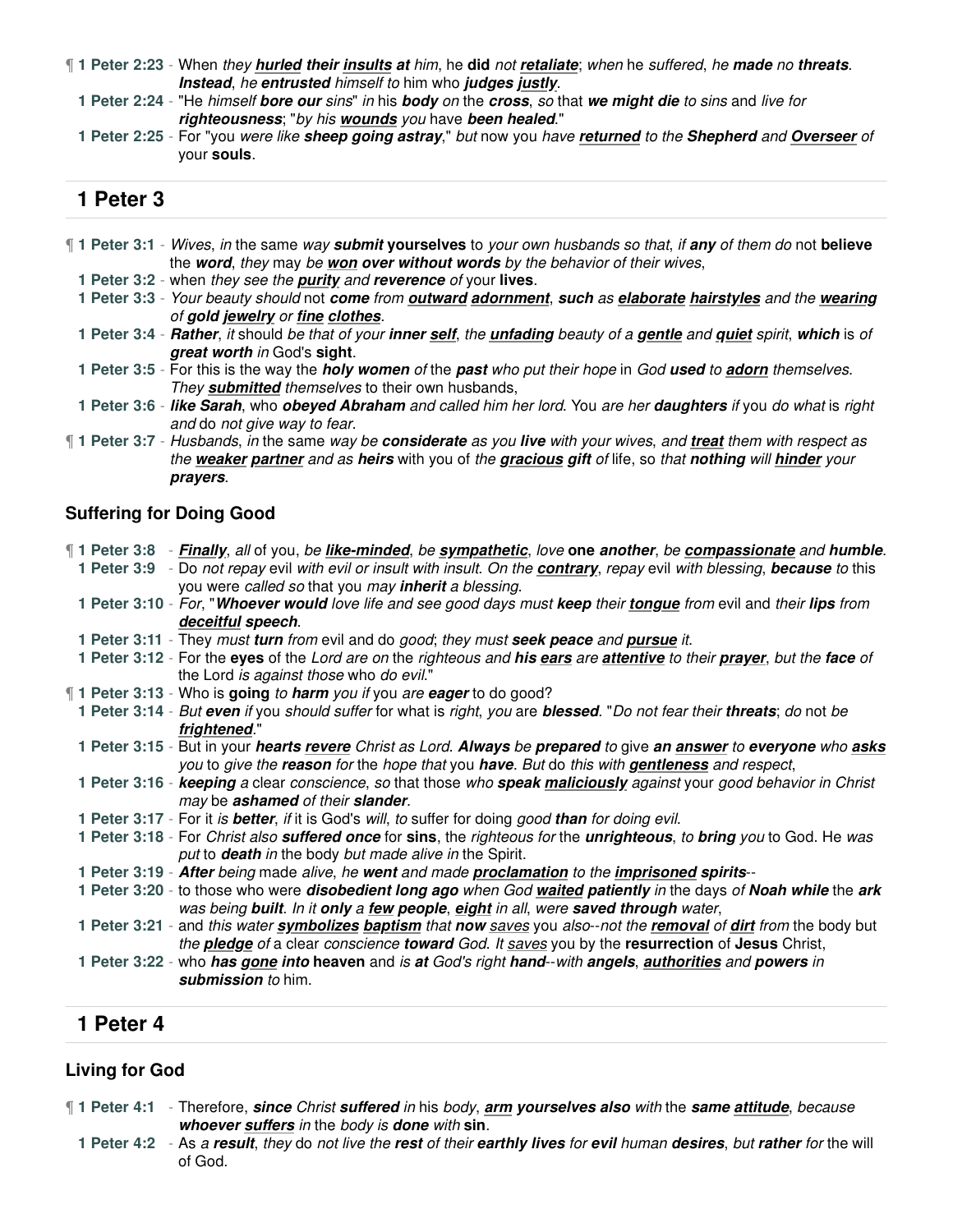**1 Peter 4:3** - For you have **spent enough** time in the **past doing** what **pagans choose** to do--living in **debauchery**, **lust**, **drunkenness**, **orgies**, **carousing** and **detestable idolatry**.

**1 Peter 4:4** - They are surprised that you do not **join them** in their **reckless**, **wild** living, and they **heap abuse** on you.

**1 Peter 4:5** - But they will have to **give account** to him who is **ready** to **judge** the living and the dead.

**1 Peter 4:6** - For **this** is the **reason** the gospel **was preached** even to those who are **now** dead, so that they **might** be judged according to human standards in regard to the body, but live according to God in regard to the spirit.

¶ **1 Peter 4:7** - The **end** of all things is **near**. Therefore be **alert** and of **sober mind** so that you may **pray**.

- **1 Peter 4:8 Above** all, love each other **deeply**, because love **covers over** a **multitude** of **sins**.
- **1 Peter 4:9 Offer hospitality** to one **another without grumbling**.

**1 Peter 4:10** - Each of you should **use whatever gift** you have **received** to **serve others**, as faithful **stewards** of God's **grace** in **its various forms**.

**1 Peter 4:11** - If anyone speaks, they should do so as one who speaks the **very words** of God. If anyone **serves**, they should do so with the **strength** God **provides**, so that in all things God may be **praised through Jesus** Christ. To him be the glory and the **power** for ever and ever. **Amen**.

# **Suffering for Being a Christian**

¶ **1 Peter 4:12** - **Dear friends**, do not be surprised **at** the **fiery ordeal** that **has come** on you to **test** you, as **though something strange were happening** to you.

**1 Peter 4:13** - But **rejoice inasmuch** as you **participate** in the **sufferings** of Christ, so that you may be **overjoyed when** his glory is **revealed**.

- **1 Peter 4:14** If you are **insulted** because of the name of Christ, you are **blessed**, for the Spirit of glory and of God **rests** on you.
- **1 Peter 4:15** If you suffer, it should not be as a **murderer** or **thief** or **any** other **kind** of **criminal**, or even as a **meddler**.
- **1 Peter 4:16 However**, if you suffer as a **Christian**, do not be **ashamed**, but **praise** God that you **bear** that name.

**1 Peter 4:17** - For it is time for **judgment** to **begin** with God's **household**; and if it **begins** with **us**, what will the **outcome** be for those who do not **obey** the gospel of God?

**1 Peter 4:18** - And, "If it is **hard** for the **righteous** to be **saved**, what will **become** of the **ungodly** and the **sinner**?"

¶ **1 Peter 4:19** - So **then**, those who suffer according to God's will should **commit themselves** to their faithful **Creator** and **continue** to do **good**.

# **1 Peter 5**

#### **To the Elders and the Flock**

¶ **1 Peter 5:1** - To the elders **among** you, I **appeal** as a **fellow elder** and a **witness** of **Christ's** sufferings who **also** will **share** in the glory to be **revealed**:

**1 Peter 5:2** - Be **shepherds** of God's flock that is under your **care**, **watching** over them--not because you **must**, but because you are **willing**, as God **wants** you to be; not **pursuing dishonest gain**, but **eager** to **serve**; **1 Peter 5:3** - not **lording** it over **those entrusted** to you, but **being examples** to the flock.

**1 Peter 5:4** - And **when** the **Chief Shepherd appears**, you will **receive** the **crown** of glory that will **never fade away**.

¶ **1 Peter 5:5** - In the same **way**, you who are **younger**, **submit** yourselves to your elders. All of you, **clothe** yourselves

with **humility toward** one another, because, "God **opposes** the **proud** but **shows favor** to the humble."

¶ **1 Peter 5:6** - Humble yourselves, **therefore**, under God's **mighty hand**, that he **may lift** you **up** in **due time**.

**1 Peter 5:7** - **Cast** all your **anxiety on** him because he **cares** for you.

- ¶ **1 Peter 5:8** Be **alert** and of **sober mind**. Your **enemy** the **devil prowls around like** a **roaring lion looking** for **someone** to **devour**.
	- **1 Peter 5:9 Resist** him, **standing** firm in the **faith**, because you **know** that the **family** of **believers throughout** the **world** is **undergoing** the same **kind** of sufferings.

¶ **1 Peter 5:10** - And the God of all grace, who **called** you to **his eternal** glory in Christ, **after** you have **suffered** a **little while**, will **himself restore** you and **make** you **strong**, firm and **steadfast**.

**1 Peter 5:11** - To him be the **power** for ever and ever. **Amen**.

# **Final Greetings**

¶ **1 Peter 5:12** - With the **help** of **Silas**, **whom** I **regard** as a **faithful brother**, I have **written** to you **briefly**, **encouraging** you and **testifying** that **this** is the **true** grace of God. **Stand fast** in it.

¶ **1 Peter 5:13** - **She** who is in **Babylon**, **chosen together** with you, **sends** you **her greetings**, and **so does my son Mark**.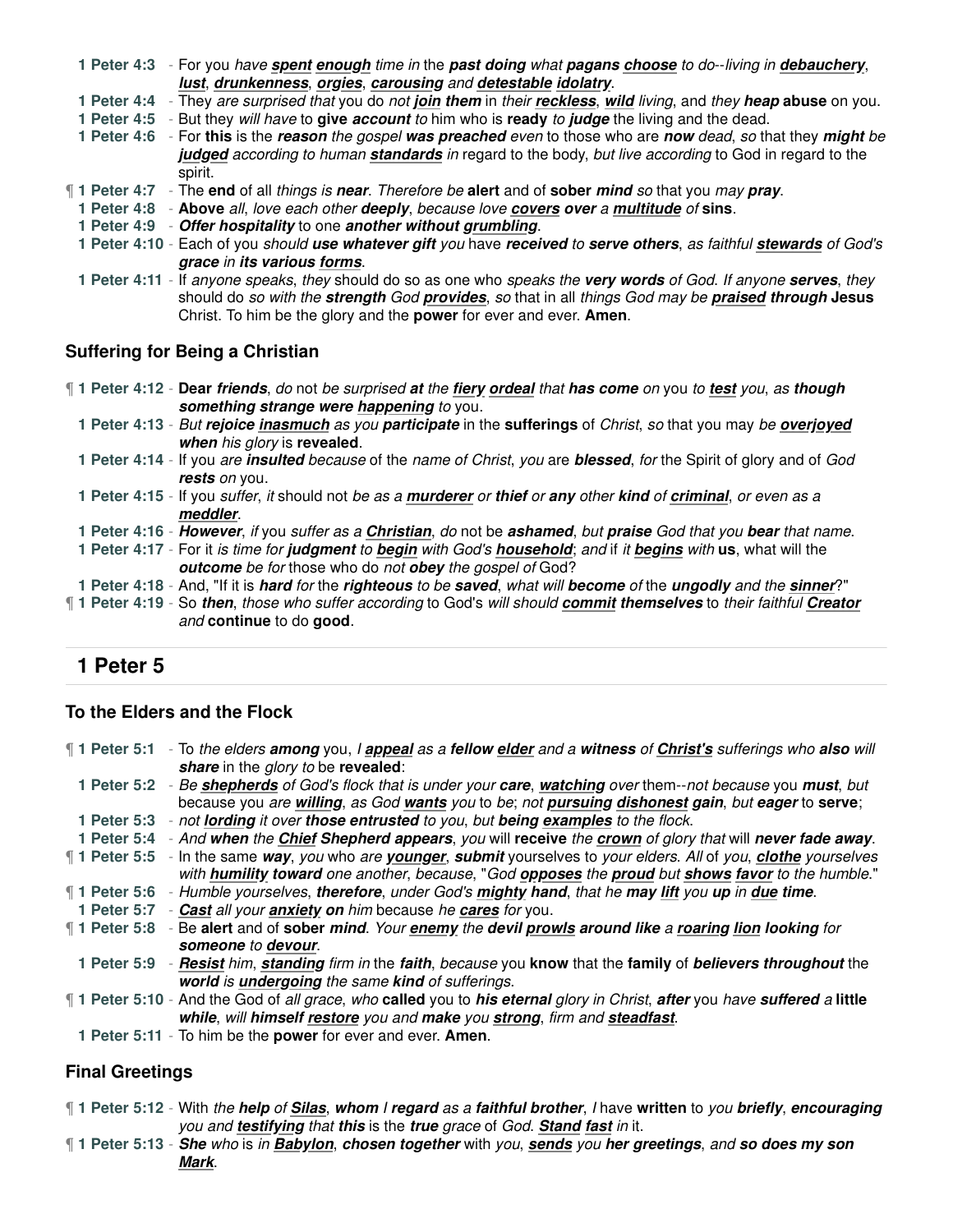# **2 Peter 1**

¶ **2 Peter 1:1** - **Simon Peter**, a **servant** and **apostle** of Jesus Christ, To **those** who through the **righteousness** of our God and Savior Jesus Christ have received a faith as precious as **ours**:

¶ **2 Peter 1:2** - **Grace** and **peace** be **yours** in **abundance** through the knowledge of God and of Jesus our Lord.

#### **Confirming One's Calling and Election**

- ¶ **2 Peter 1:3** His divine power has given us **everything** we **need** for a **godly life** through our knowledge of him who **called** us by his own glory and goodness.
- **2 Peter 1:4** Through these he has given us his very **great** and precious **promises**, so that through them you **may participate** in the divine **nature**, **having escaped** the **corruption** in the **world caused** by **evil desires**.
- ¶ **2 Peter 1:5** For this very **reason**, make every effort to **add** to your faith goodness; and to goodness, knowledge;
- **2 Peter 1:6** and to knowledge, self-control; and to self-control, perseverance; and to perseverance, godliness;
- **2 Peter 1:7** and to godliness, mutual affection; and to mutual affection, love.
- **2 Peter 1:8** For if you **possess** these **qualities** in **increasing measure**, they will **keep** you from **being ineffective** and **unproductive** in your knowledge of our Lord Jesus Christ.
- **2 Peter 1:9** But **whoever does** not have them is **nearsighted** and **blind**, **forgetting** that they have **been cleansed** from **their past sins**.
- ¶ **2 Peter 1:10 Therefore**, my **brothers** and **sisters**, make every effort to **confirm** your **calling** and **election**. For if you do these things, you will never **stumble**,
- **2 Peter 1:11** and you will **receive** a **rich welcome into** the **eternal kingdom** of our Lord and Savior Jesus Christ.

#### **Prophecy of Scripture**

- ¶ **2 Peter 1:12** So I will always **remind** you of these things, **even** though you know them and **are firmly established** in the **truth** you **now** have.
- **2 Peter 1:13** I **think** it is **right** to **refresh** your **memory** as **long** as I **live** in the **tent** of this **body**,
- **2 Peter 1:14 because** I know that I will **soon put** it **aside**, as our Lord Jesus Christ has **made clear** to **me**.
- **2 Peter 1:15** And I will make every effort to **see** that **after** my **departure** you will always be **able** to **remember** these things.
- ¶ **2 Peter 1:16** For we **did** not **follow cleverly devised stories** when we **told** you about the **coming** of our Lord Jesus Christ in power, but we were **eyewitnesses** of his **majesty**.
- **2 Peter 1:17** He received **honor** and glory from God the **Father** when the voice came to him from the **Majestic** Glory, **saying**, "This is my **Son**, **whom** I love; with him I **am** well **pleased**."
- **2 Peter 1:18** We **ourselves heard** this voice that came from **heaven** when we were with him **on** the **sacred mountain**.
- ¶ **2 Peter 1:19** We **also** have the **prophetic message** as **something completely reliable**, and you will do well to **pay attention** to it, as to a **light shining** in a **dark place**, **until** the **day dawns** and the **morning star rises** in your **hearts**.
- **2 Peter 1:20 Above all**, you **must understand** that **no** prophecy of **Scripture** came about by the **prophet's** own **interpretation** of things.
- **2 Peter 1:21** For prophecy never **had its origin** in the human will, but **prophets**, though human, **spoke** from God as they were **carried along** by the **Holy Spirit**.

# **2 Peter 2**

#### **False Teachers and Their Destruction**

¶ **2 Peter 2:1** - But there were **also** false **prophets** among the people, just **as** there will be false teachers among you. They will **secretly introduce destructive heresies**, even **denying** the **sovereign** Lord who **bought** them--bringing **swift** destruction on themselves.

- **2 Peter 2:2 Many** will follow their depraved conduct and will **bring** the way of **truth into disrepute**.
- **2 Peter 2:3** In their greed these teachers will **exploit** you with **fabricated stories**. Their **condemnation** has **long** been **hanging over** them, and their destruction has not been **sleeping**.
- ¶ **2 Peter 2:4** For if **God** did not spare angels when they **sinned**, but **sent** them to **hell**, **putting** them in **chains** of darkness to be **held** for judgment;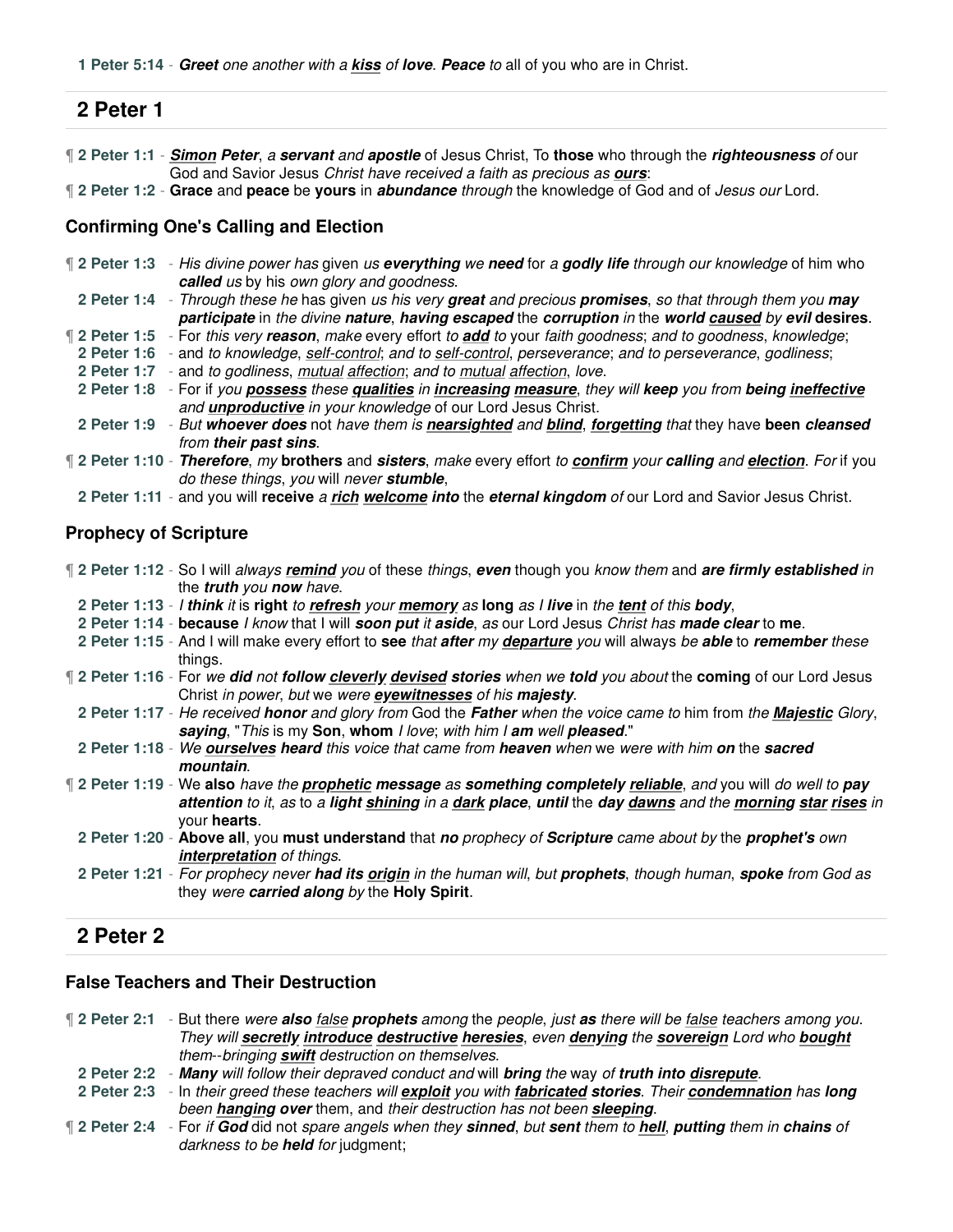|  | 2 Peter 2:5 - if he did not spare the ancient world when he brought the flood on its ungodly people, but protected<br>Noah, a preacher of righteousness, and seven others;                                                            |
|--|---------------------------------------------------------------------------------------------------------------------------------------------------------------------------------------------------------------------------------------|
|  | 2 Peter 2:6 - if he condemned the cities of Sodom and Gomorrah by burning them to ashes, and made them an<br>example of what is going to happen to the ungodly;                                                                       |
|  | 2 Peter 2:7 - and if he rescued Lot, a righteous man, who was distressed by the depraved conduct of the lawless<br>2 Peter 2:8 - (for that righteous man, living among them day after day, was tormented in his righteous soul by the |
|  | lawless deeds he saw and heard)--                                                                                                                                                                                                     |
|  | 2 Peter 2:9 - if this is so, then the Lord knows how to rescue the godly from trials and to hold the unrighteous for<br><b>punishment</b> on the day of judgment.                                                                     |
|  | 2 Peter 2:10 - This is especially true of those who follow the corrupt desire of the flesh and despise authority. Bold<br>and arrogant, they are not afraid to heap abuse on celestial beings;                                        |
|  | 2 Peter 2:11 - yet even angels, although they are stronger and more powerful, do not heap abuse on such beings<br>when bringing judgment on them from the Lord.                                                                       |
|  | 2 Peter 2:12 - But these people blaspheme in matters they do not understand. They are like unreasoning animals,<br>creatures of instinct, born only to be caught and destroyed, and like animals they too will perish.                |
|  | If 2 Peter 2:13 - They will be paid back with harm for the harm they have done. Their idea of pleasure is to carouse in                                                                                                               |
|  | broad daylight. They are blots and blemishes, reveling in their pleasures while they feast with you.<br>2 Peter 2:14 - With eyes full of adultery, they never stop sinning; they seduce the unstable; they are experts in             |
|  | greed--an accursed brood!<br>2 Peter 2:15 - They have left the straight way and wandered off to follow the way of Balaam son of Bezer, who loved                                                                                      |
|  | the wages of wickedness.<br>2 Peter 2:16 - But he was rebuked for his wrongdoing by a donkey--an animal without speech--who spoke with a                                                                                              |
|  | human voice and restrained the prophet's madness.                                                                                                                                                                                     |
|  | 12 Peter 2:17 - These people are springs without water and mists driven by a storm. Blackest darkness is reserved<br>for them.                                                                                                        |
|  | 2 Peter 2:18 - For they mouth empty, boastful words and, by appealing to the lustful desires of the flesh, they<br>entice people who are just escaping from those who live in error.                                                  |
|  | 2 Peter 2:19 - They promise them freedom, while they themselves are slaves of depravity-for "people are slaves to<br>whatever has mastered them."                                                                                     |
|  | 2 Peter 2:20 - If they have escaped the corruption of the world by knowing our Lord and Savior Jesus Christ and<br>are again entangled in it and are overcome, they are worse off at the end than they were at the<br>beginning.      |
|  | 2 Peter 2:21 - It would have been better for them not to have known the way of righteousness, than to have known it<br>and then to turn their backs on the sacred command that was passed on to them.                                 |
|  | 2 Peter 2:22 - Of them the proverbs are true: "A dog returns to its vomit," and, "A sow that is washed returns to her<br>wallowing in the mud."                                                                                       |
|  |                                                                                                                                                                                                                                       |

# **2 Peter 3**

# **The Day of the Lord**

| If 2 Peter 3:1 - Dear friends, this is now my second letter to you. I have written both of them as reminders to                                                    |
|--------------------------------------------------------------------------------------------------------------------------------------------------------------------|
| stimulate you to wholesome thinking.                                                                                                                               |
| 2 Peter 3:2 - I want you to recall the words spoken in the past by the holy prophets and the command given by our                                                  |
| Lord and Savior through your apostles.                                                                                                                             |
| If 2 Peter 3:3 - Above all, you must understand that in the last days scoffers will come, scoffing and following their<br>own evil desires.                        |
| 2 Peter 3:4 - They will say, "Where is this 'coming' he promised? Ever since our ancestors died, everything goes on<br>as it has since the beginning of creation." |
| 2 Peter 3:5 - But they deliberately forget that long ago by God's word the heavens came into being and the earth<br>was formed out of water and by water.          |
| 2 Peter 3:6 - By these waters also the world of that time was deluged and destroyed.                                                                               |
| 2 Peter 3:7 - By the same word the present heavens and earth are reserved for fire, being kept for the day of                                                      |
| judgment and destruction of the ungodly.                                                                                                                           |
| 12 Peter 3:8 - But do not forget this one thing, dear friends: With the Lord a day is like a thousand years, and a                                                 |
| thousand years are like a day.                                                                                                                                     |
| 2 Peter 3:9 - The Lord is not slow in keeping his promise, as some understand slowness. Instead he is patient with                                                 |
| you, not wanting anyone to perish, but everyone to come to repentance.                                                                                             |
| If 2 Peter 3:10 - But the day of the Lord will come like a thief. The heavens will disappear with a roar; the elements will                                        |
| be destroyed by fire, and the earth and everything done in it will be laid bare.                                                                                   |